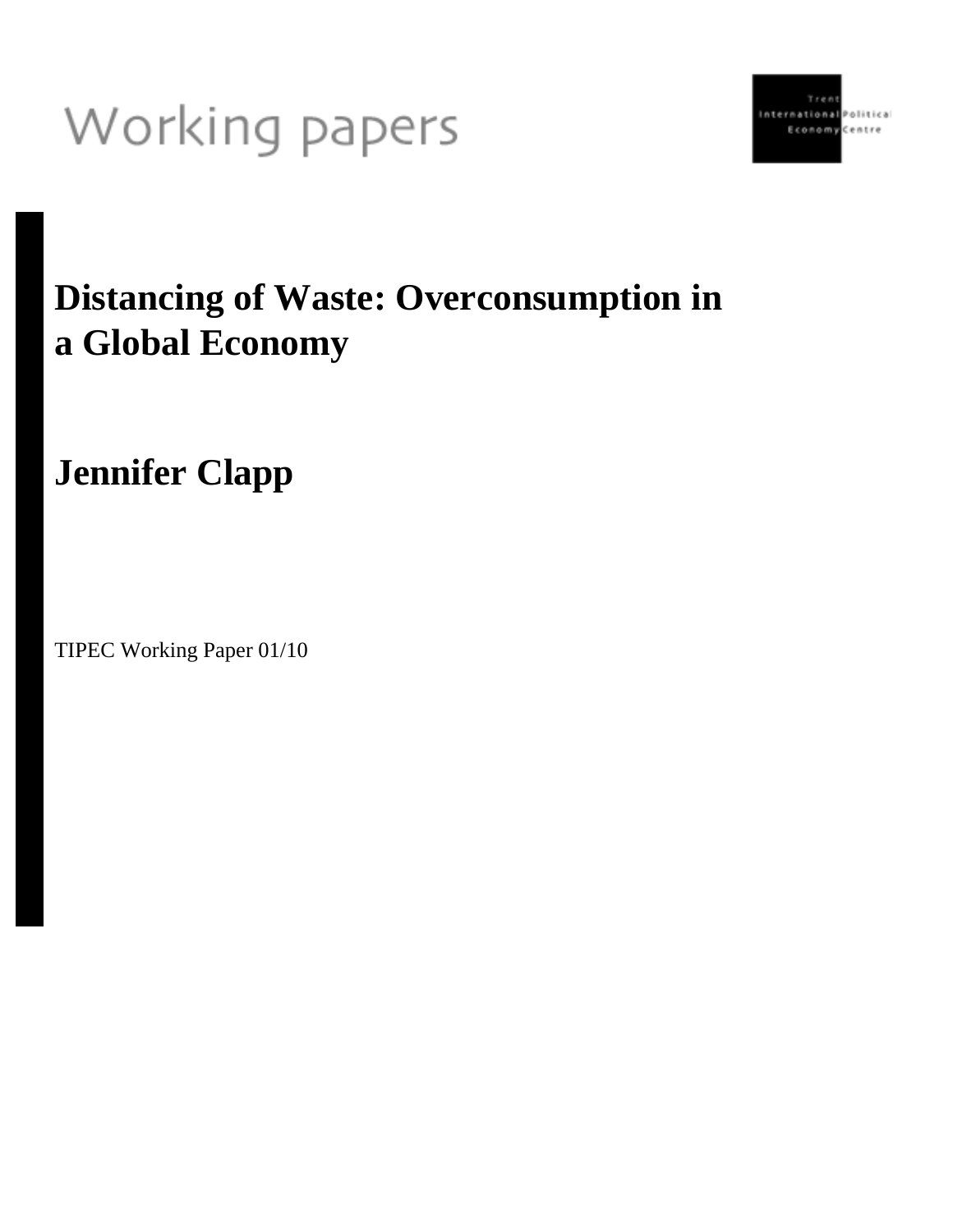Most residents of North America are well aware of the growing mountain of waste plaguing the planet.<sup>1</sup> Newspapers regularly report on the "landfill crisis," and the local TV news seems fond of covering the politics of recycling and waste disposal. But most North Americans do not experience waste first hand beyond their own garbage, which is conveniently taken away once a week. And when they do think beyond the boundaries of their own trash can, they tend to associate the problem with industrial inefficiency, lack of recycling services, or population growth. This is not surprising, as these issues dominate both popular thinking and the academic literature on waste. Yet looking only at these issues misses key elements that challenge the longterm sustainability of processes, products, and by-products. Looking at waste through a consumption lens helps identify those elements. It gets at questions that confront consuming itself: What is the consumer link to the waste problem? Where is the "away" place that waste is thrown? Why do the wastes go there and not elsewhere? Who is affected in these "away" places? Can such practices continue on a finite planet?

An important dimension to the waste problem that becomes apparent when asking these questions is that of waste distancing. In today's world, there is a growing distance, geographically as well as mentally, between consumers and their waste. A focus on waste distancing highlights two important components of a consumption angle on waste. First is the fact that when decision-makers have little knowledge of the ecological and social impacts of the wastes associated with goods they produce or purchase, they have little incentive or ability – as producers or consumers – to change their habits based on waste considerations. Second is the fact that such distancing consumes waste-sink capacity – both the social capacity to deal with waste in a manner that minimizes harm and that is fair; and the ecological capacity to assimilate waste that avoids toxic contamination and intergenerational effects.

<span id="page-1-0"></span><sup>&</sup>lt;sup>1</sup> See, for example, Louis Blumberg and Robert Gottlieb, *War on Waste: Can American Win its Battle with Garbage?* (Washington, D.C.: Island Press, 1989); Robert Allen, *Waste Not, Want Not: The Production and Dumping of Toxic Waste* (London: Earthscan, 1992); K.A. Gourlay, *World of Waste: Dilemmas of Industrial Development* (London: Zed, 1992); John Young*, Discarding the Throwaway Society* (Washington, D.C.: Worldwatch., 1991).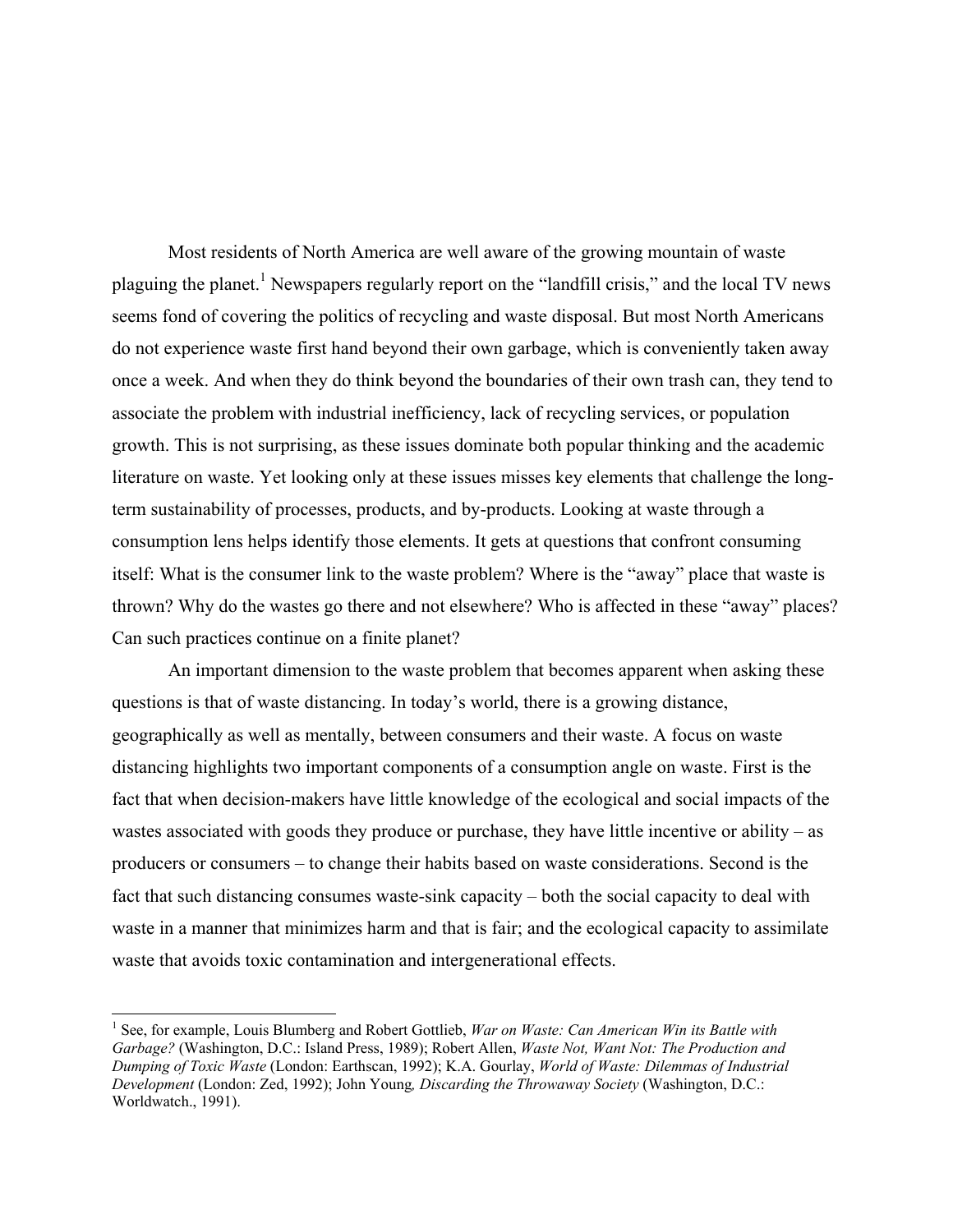In this chapter, I map out several factors that contribute to waste distancing. I examine distancing with respect to the gulf between consumers, and waste – both post-consumptive garbage and the waste associated with the production of consumer items. I argue that the growing scale of industrial life, economic globalization, and economic inequality are the central drivers of the distancing of waste. This distance leads to excessive waste output and associated waste-sink demand, which are played out on a global scale, taking advantage of economic inequalities and resulting in environmental damage as waste-sink capacity is exhausted. Addressing the waste problem in a way that is ecological and fair, then, involves more than environmental education or improved consumption choices. It calls for political action to address the broader forces that make waste distancing a normal and accepted pattern of everyday industrial life.

#### **Beyond Waste Management and Population Control: The Consumption Angle**

The global waste crisis tends to be defined primarily as a problem of production. Production processes are inefficient and wasteful; too many materials used, not enough recycling of by-products. Strategies for dealing with the global waste crisis from this angle focus on improving industrial waste management policies such as prevention and minimization, source reduction, better waste treatment, and enhancement of recycling opportunities.<sup>[2](#page-2-0)</sup> Through a production lens, the issue is not one of 'too much', that is, too many items consumed per person, or just too much consuming in the production process. Instead the focus is on how to manage waste. Neo-Malthusians also chime in on the waste discussion. Through a population lens the amount of waste in production is "normal", but there are simply too many people, all demanding products.<sup>3</sup> The issue from this angle, then, is not even one of improving waste management but, rather, of reducing demand by reducing the number of people.

<span id="page-2-0"></span> 2 See World Wildlife Fund, *Getting at the Source: Strategies for Reducing Municipal Solid Waste* (Washington, D.C.: WWF, 1991); and Homer Neal and Jr. R. Schubel, *Solid Waste Management and the Environment: The Mounting Garbage and Trash Crisis* (Englewood Cliffs, NJ: Prentice-Hall, Inc, 1987). The waste management hierarchy is outlined in Michael Carley and Philippe Spapens, *Sharing the World: Sustainable Living and Global Equity in the 21st Century* (London: Earthscan, 1998), p.121.

<span id="page-2-1"></span><sup>&</sup>lt;sup>3</sup> Garrett Hardin was one of the first to popularize this idea in his 1968 Tragedy of the Commons essay, in stating boldly that "The pollution problem is a consequence of population". Garrett Hardin, "The Tragedy of the Commons", *Science* 162 (December 13, 1968). For more recent iterations of this view, see, for example, Charles Hall, R. Gil Pontius, Jr., Lisa Coleman and Jae-Young Ko, "The Environmental Consequences of Having a Baby in the United States", *Population and Environment*, vol.15, no.6 (1994): 505-524; See also Zero Waste America's website: www.zerowasteamerica.org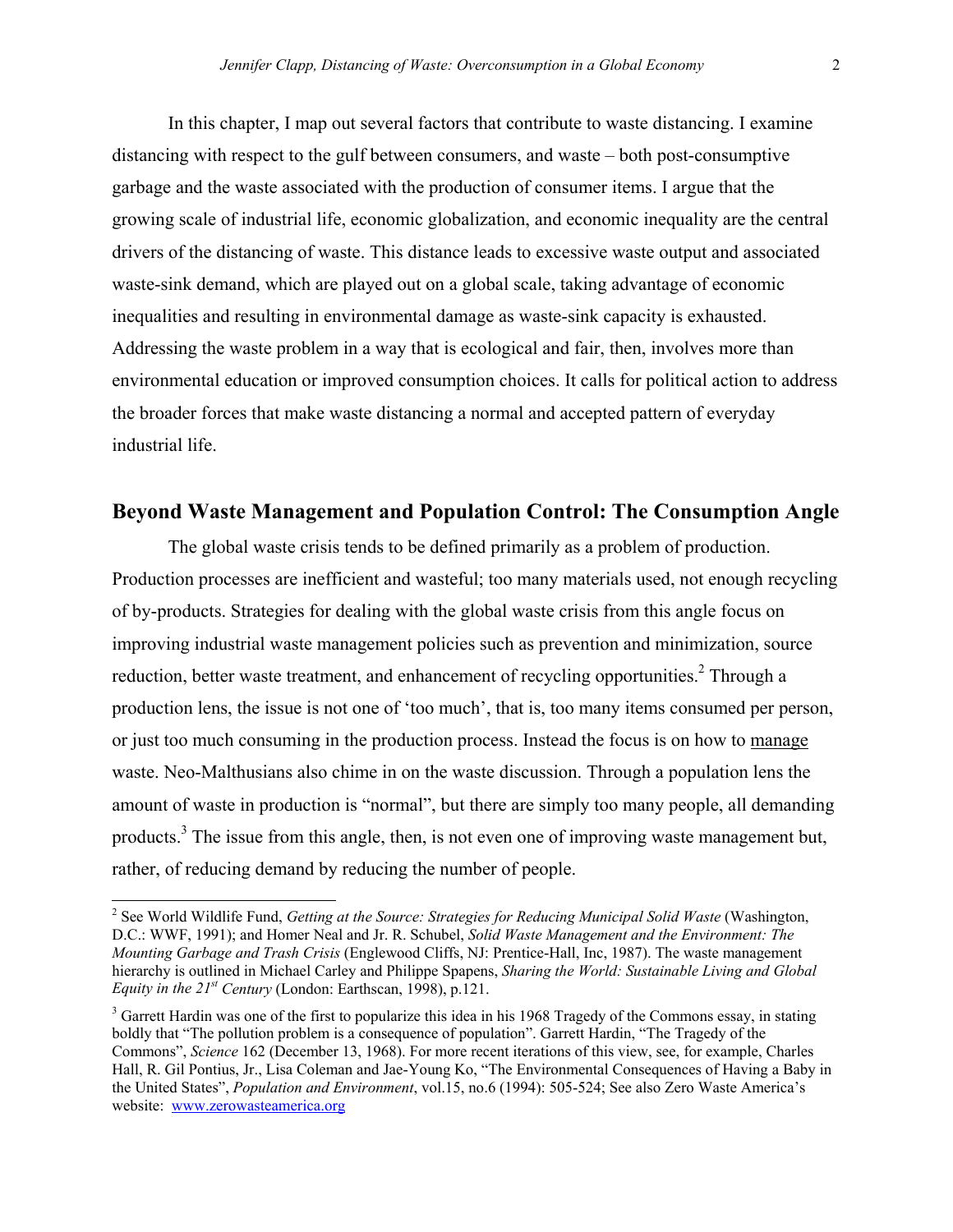If the analyst turns the waste issue around, however, and interprets it as a consumption problem, different issues must be explored. The consumption angle changes the focus (Chapter 2). It calls attention to the contribution of 'consuming' to the generation and distribution of waste. It probes the broader waste implications of the 'consuming' of materials that go into, and the by-products that come out of, the manufacture and consumption of products. It examines where and why waste ends up where it does, and who is affected by it. Further, it explores the implications of the current overconsumption of waste-sinks.

A useful analytic means of identifying the key elements of waste generation and distribution from a consumption angle is the concept of distancing. In Chapter 5, Princen defines distancing as the separation of primary resource extraction decisions from final consumption decisions. The greater the distancing on any of several dimensions, the greater the likelihood ecological feedback will be severed and a resource overused. But whereas Princen locates the environmental impact of distancing primarily at the resource extraction end of the commodity chain, I locate it at the waste end. That is, by following resource use all the way downstream one finds two sets of endpoints: waste from production at each node of the chain and waste from consumption at the end-use node. Distancing and its predicted environmental impacts occurs when key decision-makers – producers and consumers – are separated from the decisions that directly lead to the generation and disposal of waste.

In highly distanced waste chains, some information is inevitably lost and accountability diminished. Part of the separation occurs along a geographical dimension. With economic globalization, especially, the physical distances between producers and consumers as well as between consumers and wastes, expand. But part of distancing occurs along other dimensions as well. These include a cultural dimension, that is, the ways consumers lack information about the specific environmental impacts of wastes; a bargaining power dimension, that is asymmetries among decision-makers and other stakeholders over the siting of waste disposal; and an agency dimension, that is, the role of middle agents between consumption and waste disposal decisions. All of these dimensions of 'distance' create not just a geographical distance, but also a mental distance, what I will call an 'understanding gap'– a gulf of information, awareness and responsibility between consumers and wastes.

Significantly, as distance between consumers and waste increases, more waste tends to be generated. When people have little understanding of where their post-consumptive wastes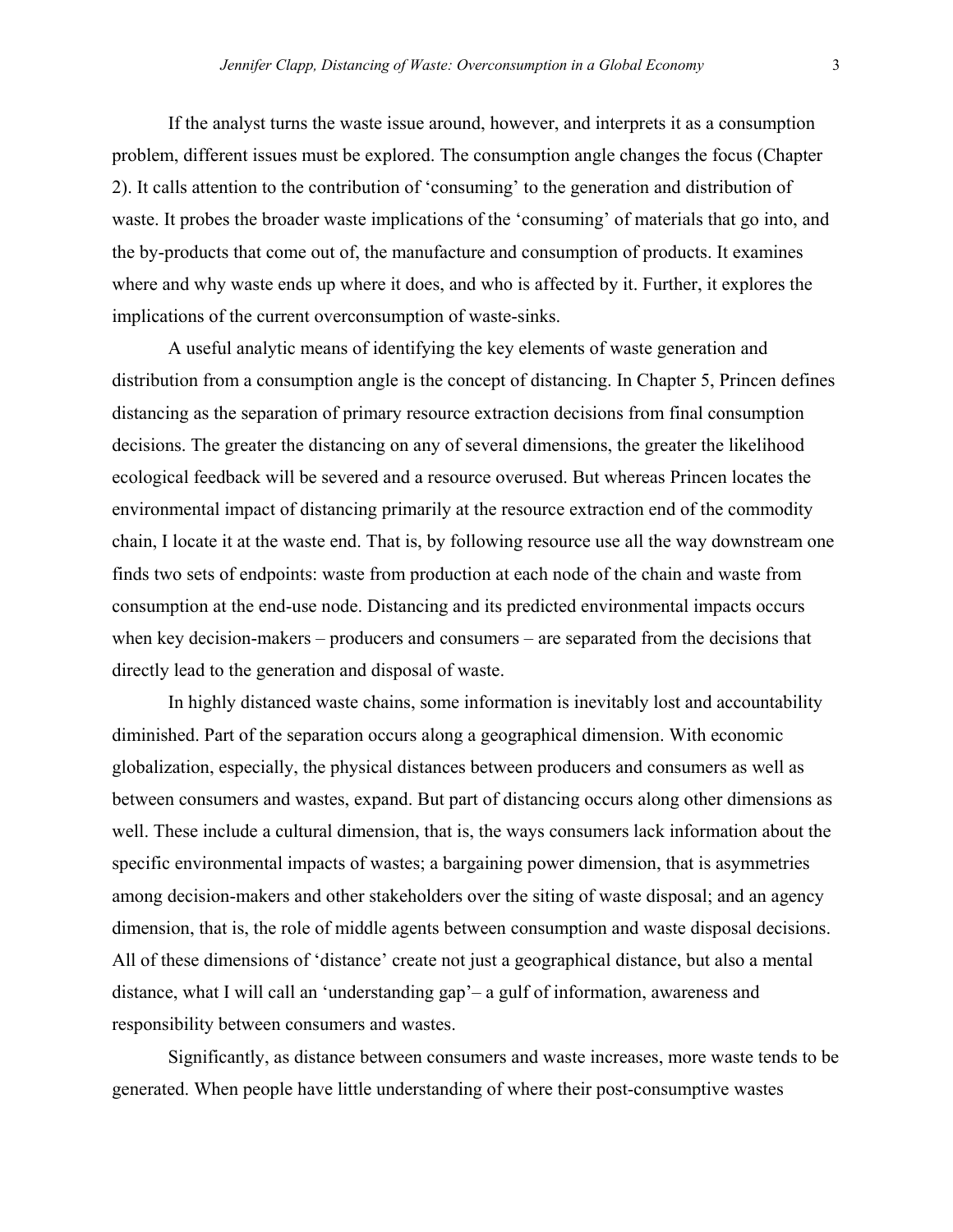actually go, and have even less understanding of where the waste associated with the production of their purchases ends up, they tend to make decisions that perpetuate the generation of waste. Once waste is out of sight, people tend to forget about it, assuming that it is someone else's responsibility. This 'someone else' may be firms, the federal government, or local municipalities. The understanding gap and geographical distance between consumers and their waste sever ecological feedback loops, thus perpetuating otherwise undesirable consumption choices. This distancing is present between the consumer's act of 'throwing away' and the ultimate fate of that garbage (what I will call post-consumer waste), and between consumption and the waste generated in the production of consumer items (what I will call pre-consumer waste).

Distancing is also crucial for understanding another important and closely related aspect of waste crisis. With more waste being generated, more must be disposed of; it must go *somewhere*. As more and more waste is disposed, the waste-sink capacity – that is, the capacity of the earth, both socially and environmentally, to absorb this growing mountain of waste – is being consumed. There is little if any frontier for waste disposal left on the planet. Most of the waste-sink capacity in rich industrialized countries has already been used up. With the ecological impacts of waste dumps better understood today, fewer communities are willing to accept them. There are fewer landfills available in the U.S. today, for example, than 20 years ago. For this reason wastes are travelling longer distances, including to poorer less industrialized countries. The transport to and disposal of wastes in developing countries is perpetuating the consumption of waste-sink capacity, only now on a global scale. It creates an illusion that there are enough places for wastes to go. But such transport creates grossly unfair situations where the poor must bear the burden of the wastes from the rich. And it cannot go on forever. Eventually the waste sink capacity of the Earth will be used up. Indeed, some might argue that we are already there, as there is just no place for certain wastes to go (see below).

A better understanding of the root causes of waste distancing should help to promote policies to reduce it. Three factors promoting waste distancing stand out. One is the extremely large scale of modern industrial life. Seemingly ever-expanding systems for production, consumption, and waste collection have developed, beginning with the industrial boom experienced at the end of the Second World War.<sup>[4](#page-4-0)</sup> To achieve economies of scale and enhance growth prospects, industrialists, planners, and government agencies promoted ever-larger

<span id="page-4-0"></span> 4 Susan Strasser, *Waste and Want: A Social History of Trash* (New York: Metropolitan Books, 1999), pp.13-14.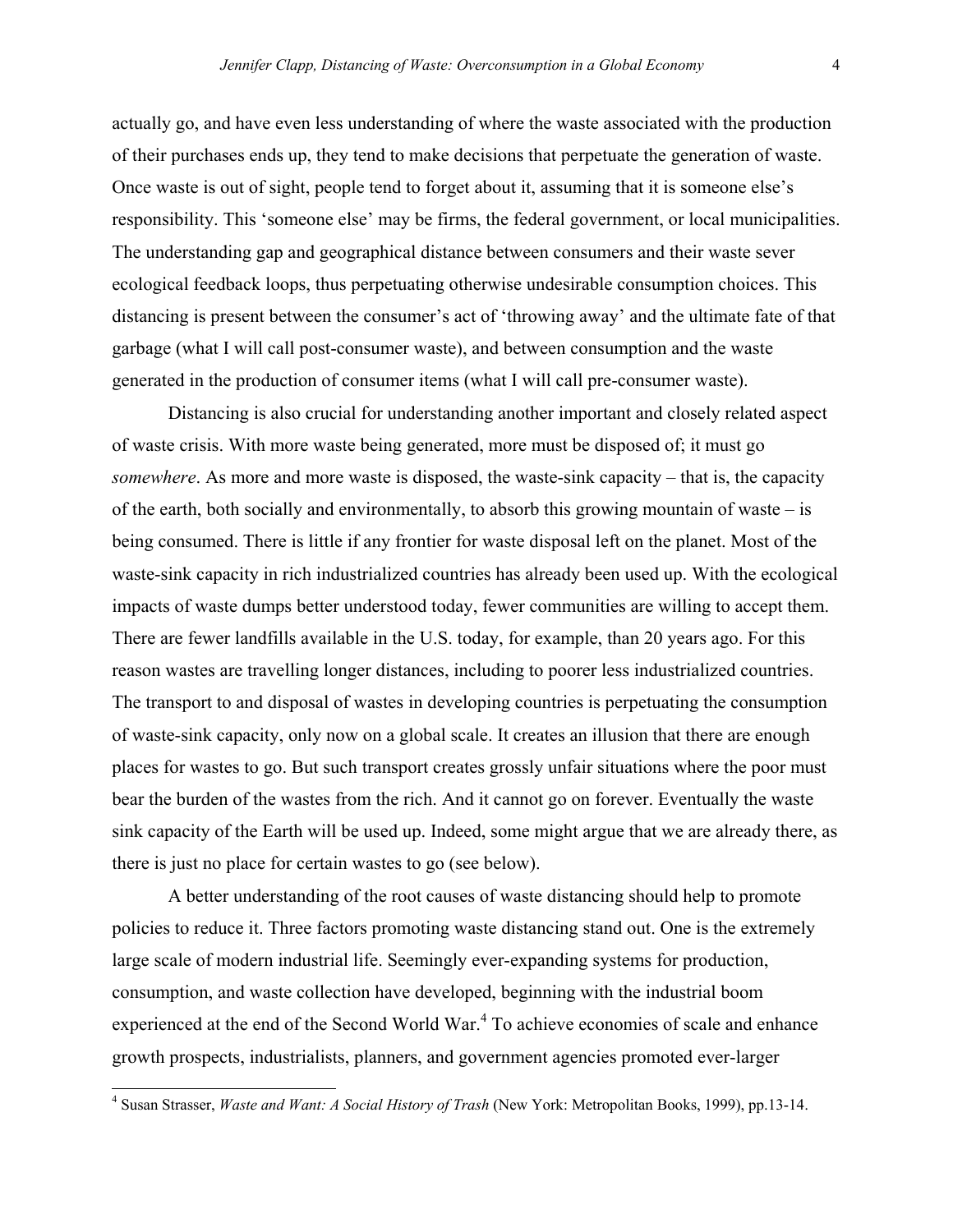production and consumption systems. Increasingly, a growing number of items used in daily life are manufactured on a large-scale in factories and brought to consumers via globally connected distribution systems (Chapter 6). Such mass production and consumption systems contribute to distance between consumers and waste because of the sheer volume of goods which makes it nearly impossible to know much about the wastes associated with their production. At the same time, a mass waste collection system, for both post-consumer and industrial wastes, has developed, making waste disposal easy and cheap, something producers and consumers need not think about once the waste is taken away.

A second factor is economic globalization. The drive toward economic liberalization since the 1980s, in North and South alike, has contributed to this increasingly global organization of production, trade, and consumption. In the North this process has been largely driven by ideological beliefs about the benefits of a global free market. The North then presses policies on the South that promote a global free market via 'structural adjustment' reforms prescribed by global economic institutions such as the IMF and the World Bank.<sup>[5](#page-5-0)</sup> Liberalization of trade, investment, and financial policies under these reform programs bring these countries into the global-scale systems for production, consumption and trade. Concomitantly, globalization leads directly to waste distancing. The waste collection business itself, particularly the private industrial waste disposal industry, has become ever more global in scale over the past few decades, facilitated by trade.<sup>6</sup>

A third factor promoting waste distancing is economic inequality. On both the local and the global scale, inequality can lead to situations where some communities have little choice but to accept others' wastes, despite the environmental and social problems that such wastes create. These communities accept wastes because they are desperately poor; they cannot turn down the jobs and financial remuneration. Economic inequalities both within and between countries have in fact become more pronounced over the past thirty to forty years. Between 1960 and 1989, for example, the economies of those countries with the richest 20 percent of the world's population grew almost three times faster than the economies of countries with the poorest 20 percent. The

 $\overline{a}$ 

<span id="page-5-0"></span><sup>&</sup>lt;sup>5</sup> For an overview of the globalization project and its impact on developing countries, see Philip McMichael, *Development and Social Change: A Global Perspective* (Thousand Oaks, CA: Pine forge Press, 2000).

<span id="page-5-1"></span><sup>6</sup> Harold Crooks, *Giants of Garbage: The Rise of the Global Waste Industry and the Politics of Pollution Control* (Toronto: James Lorimer and Company, 1993); Kate O'Neill, *Waste Trading Among Rich Nations: Building a New Theory of Environmental Regulation* (Cambridge, MA: MIT Press, 2000); Jennifer Clapp, *Toxic Exports: The Transfer of Hazardous Wastes from Rich to Poor Countries* (Ithaca: Cornell University Press, 2001).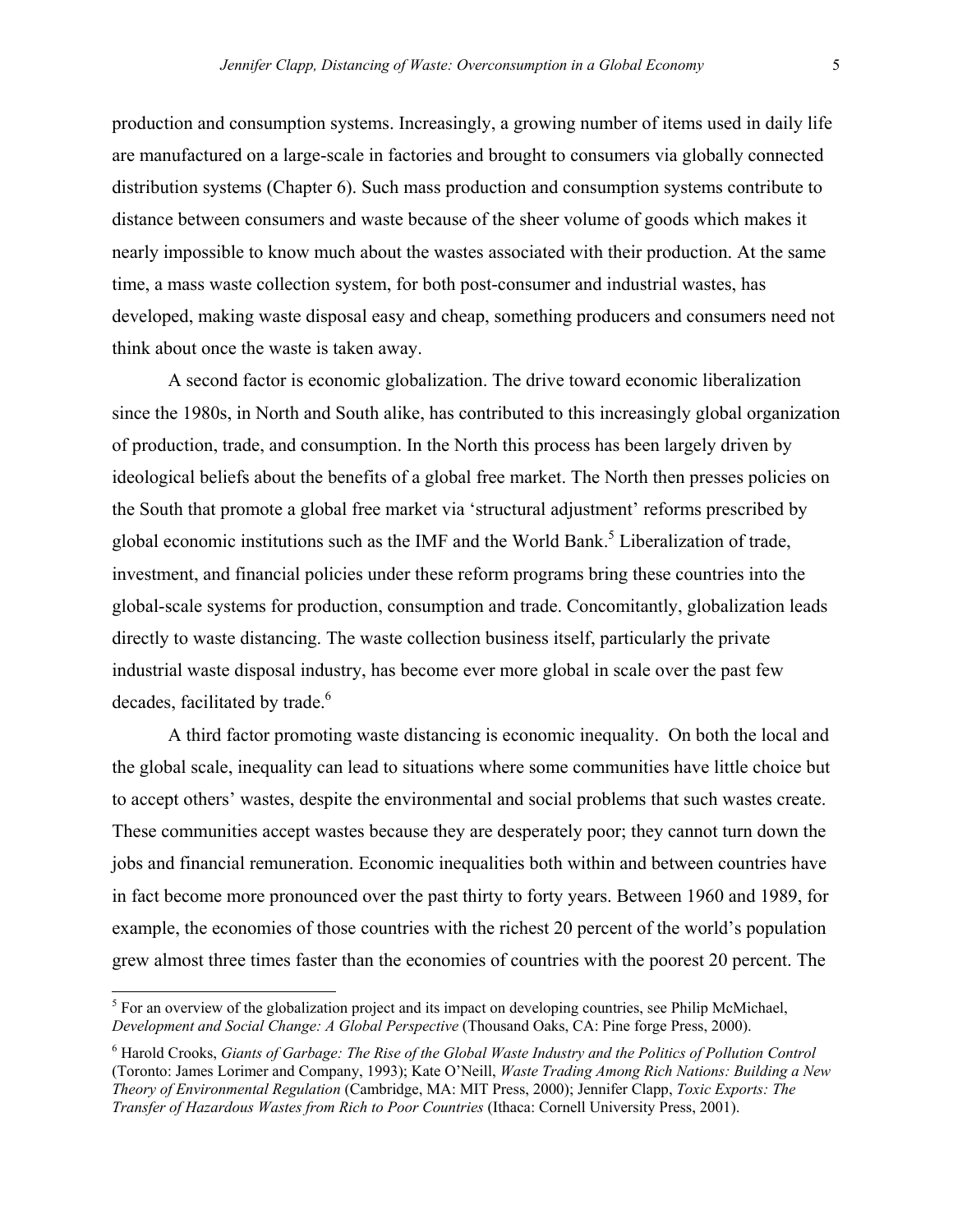result is that over that same time period, the poorest 20 percent's share of global income dropped from 2.3 percent to 1.4 percent, while the richest 20 percent's share of global income rose from 70.2 percent to 82[.7](#page-6-0) percent.<sup>7</sup> Indeed, some argue that economic globalization is a contributing factor to global inequality.<sup>8</sup> Along with this growing inequality, waste brokers have increasingly sought out disadvantaged communities, people who are the least able to resist the jobs and revenues. And the brokers use the channels of the global economy to get the wastes there. The Not in My Backyard (NIMBY) syndrome with respect to the siting of waste dumps has meant that some communities keep dumpsites out of their neighborhood while others are paid to take them. A number of studies have shown that such dumps tend to end up disproportionately in poor communities.<sup>[9](#page-6-2)</sup> This displacement of waste disposal from rich to poor occurs within local communities, within countries, and globally.

#### **The Volume of Post-Consumer Waste**

Along with the distancing of waste, the sheer amount of post-consumer waste generated is growing. Americans, for example, dispose of some 720 kg of garbage per person every year, more than people in any other country in the world.<sup>10</sup> In 1998 this amounted to some 4.5 pounds per person per day, up from 2.7 pounds per person per day in  $1960$ .<sup>11</sup> The OECD country average for 1998 was 500 kg per person per year, a level some 30 percent higher than several decades ago.<sup>12</sup> This contrasts with the 100-330 kg per person in developing countries (and, for instance, the estimated 20 kg per person per year waste disposal in Nigeria) in the early 1990s.<sup>[13](#page-6-6)</sup>

<span id="page-6-0"></span> 7 UNDP, *Human Development Report 1992* (Oxford: Oxford University Press, 1992), pp.34-36.

<span id="page-6-1"></span><sup>8</sup> Robert Wade, "Global Inequality: Winners and Losers", *The Economist* (April 28, 2001), pp.72-74.

<span id="page-6-2"></span><sup>9</sup> See Robert Bullard, "Overcoming Racism in Environmental Decisionmaking", *Environment*, Vol.36, No.4, (1994): 11-20; 39-44; Timothy Maher, "Environmental Oppression", *Journal of Black Studies*, vol.28, no.3 (1998): 357-367.

<span id="page-6-3"></span><sup>&</sup>lt;sup>10</sup> OECD, Retrieved May 14, 2000 from the World Wide Web: http://www.oecd.org/env/indicators/an1e.pdf.

<span id="page-6-4"></span><sup>&</sup>lt;sup>11</sup> USEPA "Municipal Solid Waste Generation, Recycling and Disposal in the United States: Facts and Figures for 1998", Washington, D.C.: USEPA, 2000. Retrieved May 11, 2001 from the World Wide Web: http://www.epa.gov/epaoswer/non-hw/muncpl/99charac.pdf.

<span id="page-6-5"></span><sup>12</sup> UNDP, *World Development Report 1998*, (Oxford: Oxford University Press, 1998), p.56.

<span id="page-6-6"></span><sup>&</sup>lt;sup>13</sup> UNDP 2998, 71; On Nigeria see Adepoju G. Onibokun and A.J. Kumuyi, "Governance and Waste Management in Africa", in Onibokun, Adepoju (ed) *Managing the Monster: Urban Waste and Governance in Africa* (Ottawa: IDRC, 1999), p.3.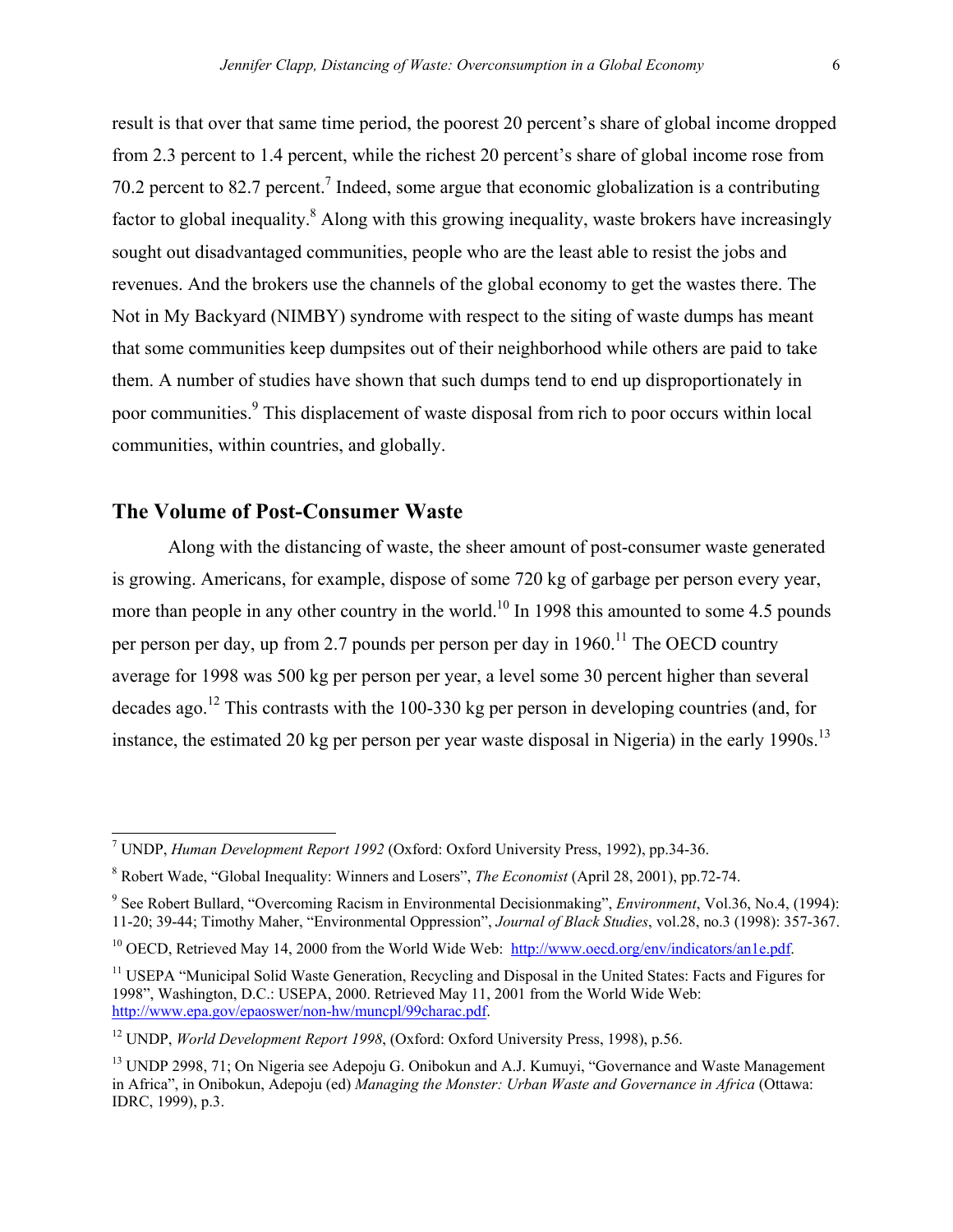Garbage, that is, the kind of post-consumer waste that cannot be re-used or composted, is almost exclusively a twentieth century phenomenon.<sup>14</sup> Many of our grandparents in North America do not remember what happened to their garbage as children because there was so little of it. A century ago, nearly all products used in daily life were fabricated from natural materials, and, if left to the elements, would biodegrade. The use of synthetic materials, those which do not break down so quickly, has risen remarkably over the last 50 years, making the waste disposal problem more pressing.<sup>15</sup> Post-consumer waste today – that is, the wastes that consumers toss into garbage bins – accounts for up to 20% of the waste stream in North American landfills.<sup>[16](#page-7-2)</sup> Although this is not the dominant source of waste landfilled, the role of post-consumer waste is indeed significant. A number of factors are commonly cited to explain the emergence of the 'throwaway society' and its resultant growth of post-consumer waste. These are the rise of a consumer culture, increased difficulty repairing items, growing obsolescence of technologies, and packaging. These factors are related to and interact with the broader forces outlined above: large scale production and consumption systems, economic globalization and growing economic inequalities.

The rise of consumer society, particularly in Northern industrialized countries, is a wellknown phenomenon.<sup>17</sup> An increasing array of products have become accessible to consumers through the proliferation of shopping plazas, retail outlets, television adds, newspapers and magazines, telemarketing and internet sales services. In this environment, consumers are purchasing more and more 'stuff', and throwing more of it, when its relatively short useful life is over, away. The quantity and availability of 'stuff' that makes this culture of consumption possible, however, are also intimately linked to the mass production and consumption systems facilitated by economic globalization. And increasingly skewed global economic inequality has exacerbated the situation; the 'haves' increasingly 'have more', and often 'buy more', resulting

<span id="page-7-0"></span><sup>&</sup>lt;sup>14</sup> Strasser 1999, p.12.

<span id="page-7-1"></span><sup>15</sup> Young 1991, pp.20-21.

<span id="page-7-2"></span><sup>&</sup>lt;sup>16</sup> Zero Waste America claims that municipal waste is between 2 and 20 percent of the waste disposed of in landfills in the US. Retrieved May 11, 2001 from the World Wide Web: http://www.zerowasteamerica.org.

<span id="page-7-3"></span><sup>&</sup>lt;sup>17</sup> See Juliet Schor, *The Overspent American: Upscaling, Downshifting, and the New Consumer* (New York: Basic Books, 1998).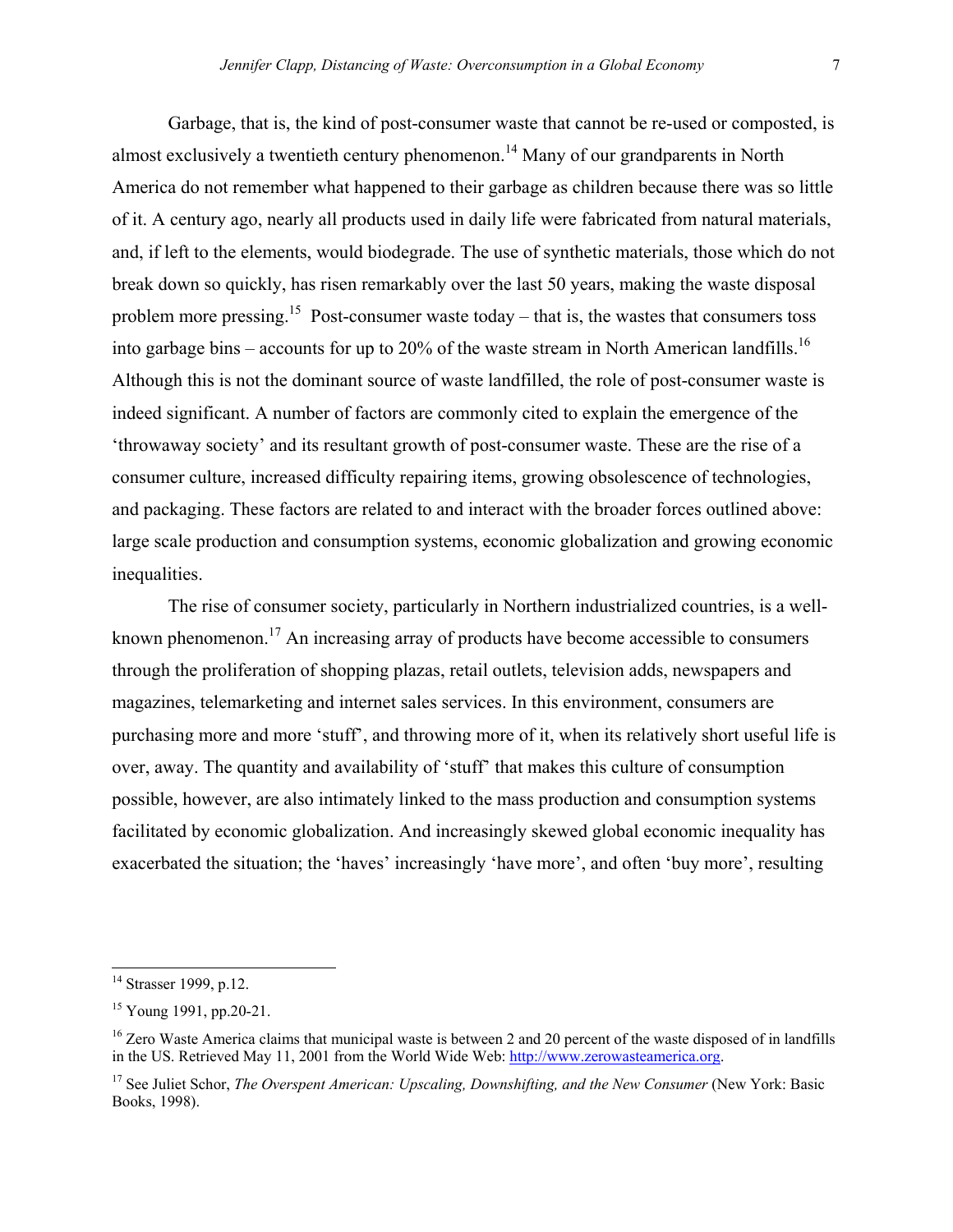in 'overconsumption'.[18](#page-8-0) Not surprisingly, as incomes rise, material consumption and its corresponding wastes also tend to increase.<sup>19</sup>

Another factor behind the increased amount of post-consumer waste is a growing inability of consumers to repair items themselves, as well as the high cost of repair services. Increasingly less-durable products, produced in large scale and sold in the name of affordability and consumer convenience, are at the root of this trend. Affordability and convenience have taken over durability as major selling features in the marketing of products.<sup>20</sup> Systems for mass production have directly contributed to this problem, as it is far easier to make goods in large quantities in automated assembly lines than it is to repair them. Making repairs requires an intimate knowledge of how a machine works and an ability to creatively craft a new part.<sup>[21](#page-8-3)</sup> Large-scale production systems do not encourage workers to acquire this type of knowledge or skill, and thus the availability of repair services has dropped and its price has risen. In this context, it is often less expensive to purchase a 'new' item, than it is to repair it.

The increasing rapidity with which technologies become obsolete is another factor associated with the growing amount of post-consumer waste. Obsolescence, increasingly planned by producers, is a product of the growing scale of production and consumption systems and the mentality of the perpetual growth economy.<sup>22</sup> Consider the ubiquitous PC (personal computer), for example. They become obsolete in a very short period of time, such that it makes more sense, and is cheaper, to buy a new one every couple of years, than it is even to upgrade them. In 1998 alone, some 20 million PCs were rendered 'obsolete'. [23](#page-8-5) Less than 10 percent of those computers were recycled.<sup>24</sup> Some obsolete PCs are donated to schools, churches or charities. But giving them away is increasingly difficult, as no one seems to want an out-of-date computer. And the recycling option is increasingly costly, even for those trying to get rid of them.<sup>25</sup> The majority of

<span id="page-8-0"></span> $18$  Carley and Spapens 1998, pp.134-138.

<span id="page-8-1"></span><sup>19</sup> Gourlay 1992, pp.33-34; Young 1991, p.12.

<span id="page-8-2"></span><sup>&</sup>lt;sup>20</sup> Young 1991, p.21.

<span id="page-8-3"></span> $21$  Strasser 1999, p.10.

<span id="page-8-4"></span><sup>&</sup>lt;sup>22</sup> Conrad Lodziak, "On Explaining Consumption", Capital and Class, no.72 (2000), pp.124-25.

<span id="page-8-5"></span><sup>&</sup>lt;sup>23</sup> Kim Nash, "Millions of Obsolete PCs Enter Waste Stream", *Computerworld*, vol.34, no.15 (April 10, 2000), p.20.

<span id="page-8-6"></span><sup>24</sup> Danielle Knight, " US Fights EU Initiative Against Electronics Pollution", *Inter Press Service*, May 25, 2000.

<span id="page-8-7"></span> $^{25}$  For example, I recently had to pay \$20 at our local recycling depot to have an old monochrome computer screen taken away for recycling. The pamphlet explaining the program indicated that the machines would be recycled, but did not indicate where or by whom.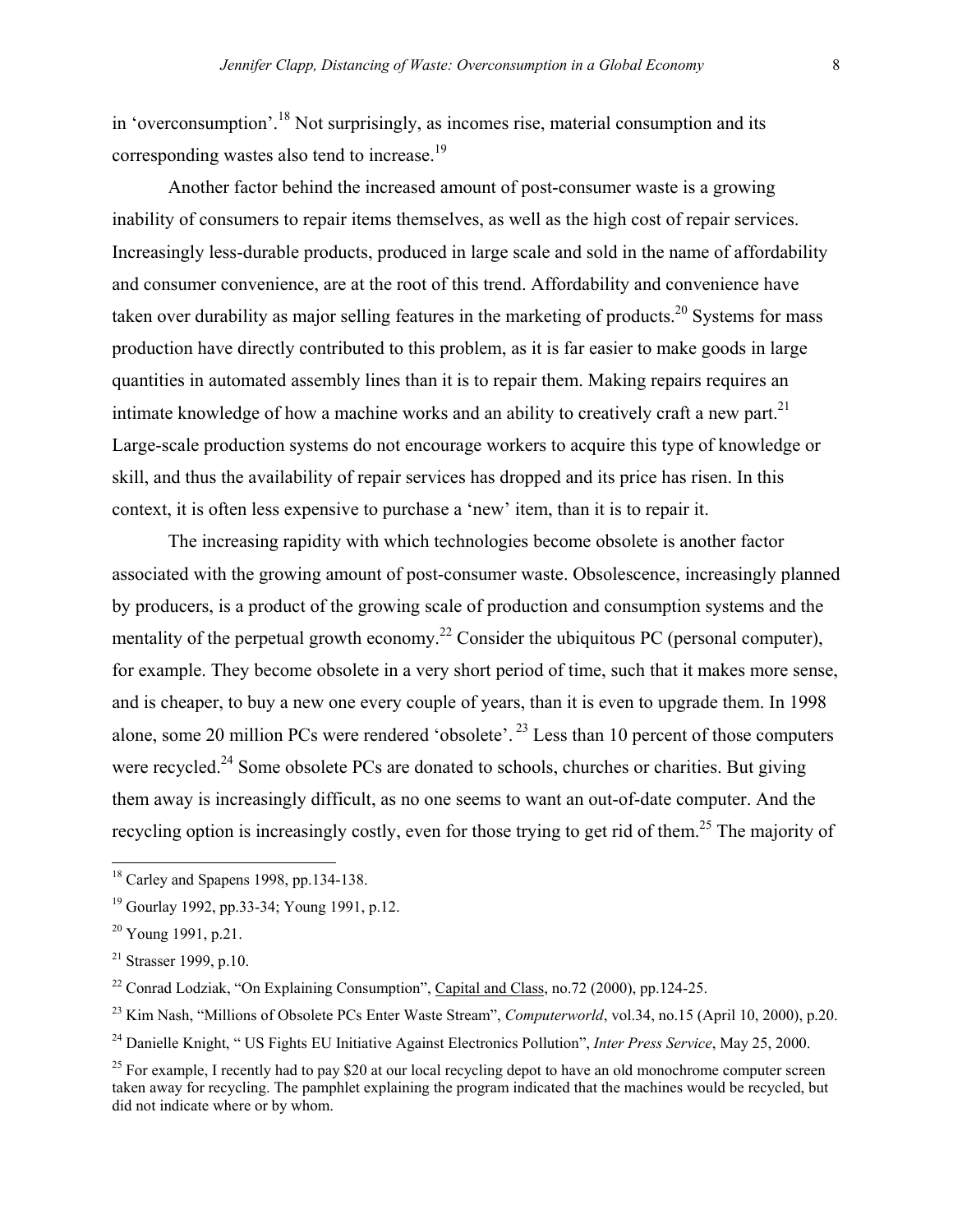obsolete computers end up in storage or in landfills, or are incinerated. When left in a landfill or incinerated, these computers pose a serious hazard because of their high levels of heavy metals such as lead and cadmium. Indeed, they are considered 'toxic' waste in the United States. It is estimated that there will be 315 million obsolete computers in the U.S. by the year 2004.<sup>26</sup> Rather than protesting this situation, consumers in rich industrialized countries seem quite happy to acquire new computers on a regular basis. Some 130 million PCs were sold in the U.S. alone in 2000.<sup>[27](#page-9-1)</sup>

The increased volume of post-consumer waste is also intimately linked to the growth of packaging waste, itself very much linked to large-scale systems for production and consumption organization[.28](#page-9-2) About one-third of U.S. municipal solid waste is discarded packaging[.29](#page-9-3) To service consumers on a global scale, goods are packaged to enhance their ability to travel long distances, to give them uniformity of size for efficient distribution, to keep them sanitary, to increase their convenience of use, and to make them more appealing.<sup>30</sup> Producers claim that they are only trying to meet consumers' needs by, for example, increasing the use of plastic packaging, because it is lighter than glass, and thus easier to carry. Much of the packaging we see today is ostensibly designed for 'consumer convenience', especially with respect to 'disposable' items and the packaging of foods, fast-food in particular.<sup>31</sup>

There are thus many factors working to increase the amount of consumer waste, and these are interconnected with the factors that contribute to the distancing of waste from consumption. The growing mountain of post-consumer waste is distanced from consumers through a variety of channels. What is not compostable is typically dumped in landfills, enters recycling programs, or is incinerated. In the U.S. over the past few years, for example, of the 220 to 380 million tons of municipal solid waste generated (statistics vary), 50-60 percent of it was

<span id="page-9-0"></span><sup>&</sup>lt;sup>26</sup> Knight, May 25, 2000.

<span id="page-9-1"></span> $27$  Nash 2000, p.20

<span id="page-9-2"></span><sup>28</sup> On the packaging issue and policies directed toward it, see Bette Fishbein, *Germany, Garbage and the Green Dot: Challenging the Throwaway Society* (New York: INFORM, 1994); Sally Eden, "The Politics of Packaging in the UK: Business, Government and Self-Regulation in Environmental Policy", *Environmental Politics*, vol.5, no.4 (1996): 632-653.

<span id="page-9-3"></span><sup>29</sup> USEPA 2000.

<span id="page-9-4"></span><sup>&</sup>lt;sup>30</sup> Blumberg and Gottleib 1989, pp.260-62.

<span id="page-9-5"></span><sup>&</sup>lt;sup>31</sup> On this point, see WWF 1991, pp.9-10; and the discussion of consumer sovereignty, Chapter 14 of this volume.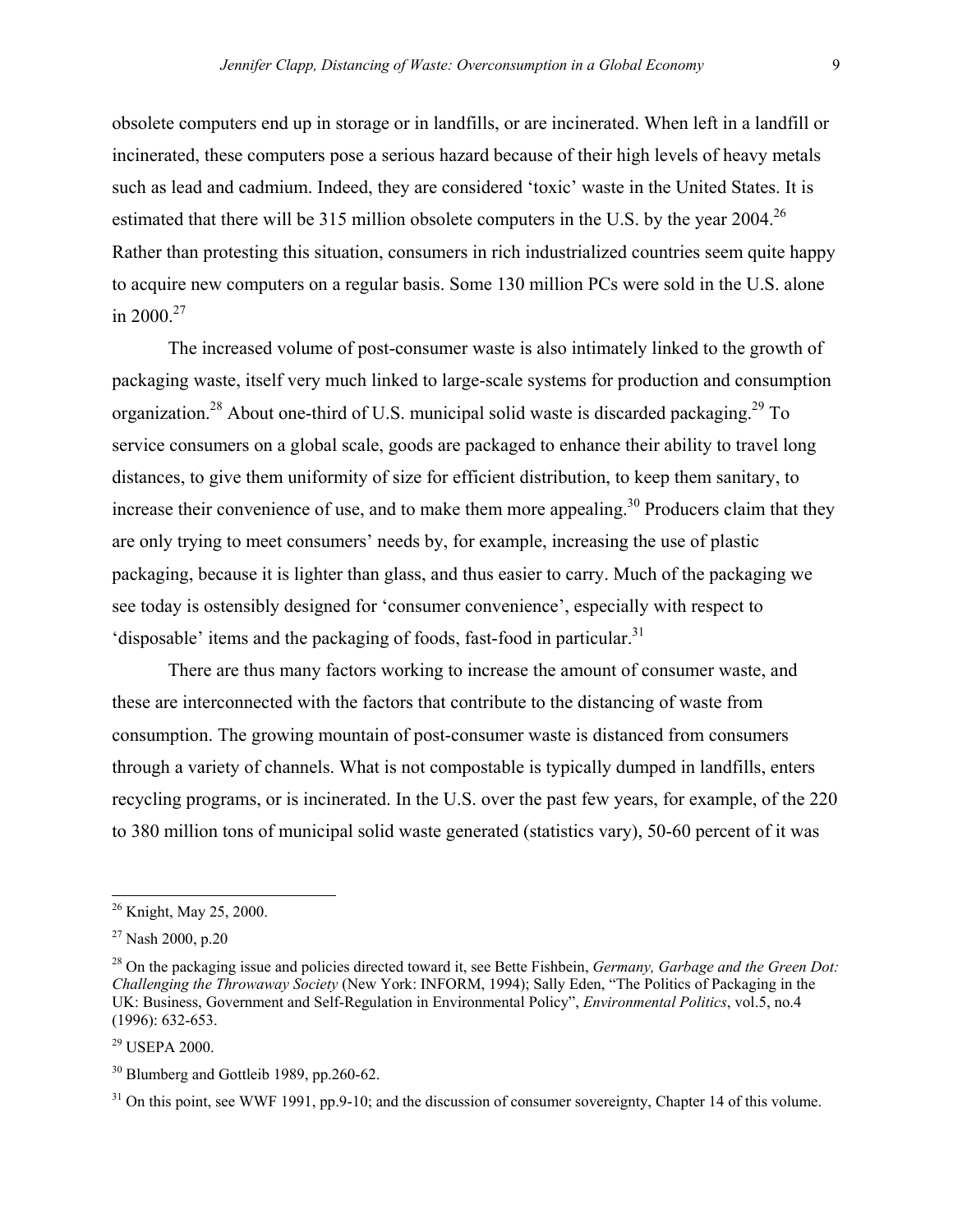disposed of in landfills, 25-33 percent was recycled, and 7-17 percent was incinerated.<sup>32</sup> Below I discuss each of these outlets of the consumer waste chain and its distancing implications.

Most people in North America have a sense of where their local landfill is, though they probably have never visited it. Wastes are conveniently taken away each week by municipally organized waste collection systems. Most cities in the U.S. began to set up municipal systems for waste collection around 1900, in an attempt to clean up the streets where waste was regularly tossed. This waste was sent to local dumps, and since the 1930s, increasingly disposed of in socalled 'sanitary' landfills. The large-scale organization of municipal waste collection and disposal, however, has only been available in the industrialized countries since around the 1950s.[33](#page-10-1) Today municipal solid waste collection services are available to over 95 percent of the population in OECD countries.[34](#page-10-2)

But not all municipal solid waste finds its final resting-place at the landfill. Postconsumer waste often travels a significant geographical distance with a large understanding gap. Some cities in the U.S. and Canada, for example, regularly send their municipal garbage to other communities that have more capacity or, at least, greater willingness, to dispose of it. The geographical distance traveled could be within the city limits, within the state or province, or even further afoot. The New York 'garbage barge' that sailed down the East Coast of the U.S. in 1987, loaded with over 3000 tons of garbage from Long Island looking for a place to unload, is a reminder of the global potential of city trash. After being rejected by the state governments on the U.S. coast, the barge continued on, seeking permission from Belize, Cuba, and Mexico. Finally, after two months at sea and many rejections, the barge finally returned to Long Island and the waste was reluctantly dumped there.<sup>35</sup> In this case other communities, even those in need of the economic resources that would come with accepting the waste, were not willing to take it, indicating an exhaustion of social capacity to absorb the waste. But just as often wastes sent afar are successfully dumped somewhere. Within cities and local regions, waste dumps are located in neighborhoods that are more economically depressed. A large environmental justice literature

<span id="page-10-0"></span><sup>32</sup> Nora Goldstein and Celeste Madtes, "The State of Garbage in America", *BioCycle*, Vol.41, No.11 (November 2000), p.41; USEPA 2000.

<span id="page-10-1"></span><sup>33</sup> Strasser 1999, pp.271-272.

<span id="page-10-2"></span><sup>34</sup> UNDP 1998, p.71.

<span id="page-10-3"></span><sup>35</sup> See "Barging into a Trashy Saga", *Newsday*, Retrieved May 10, 2001 from the World Wide Web: http://www.lihistory.com/9/hs9garb.htm.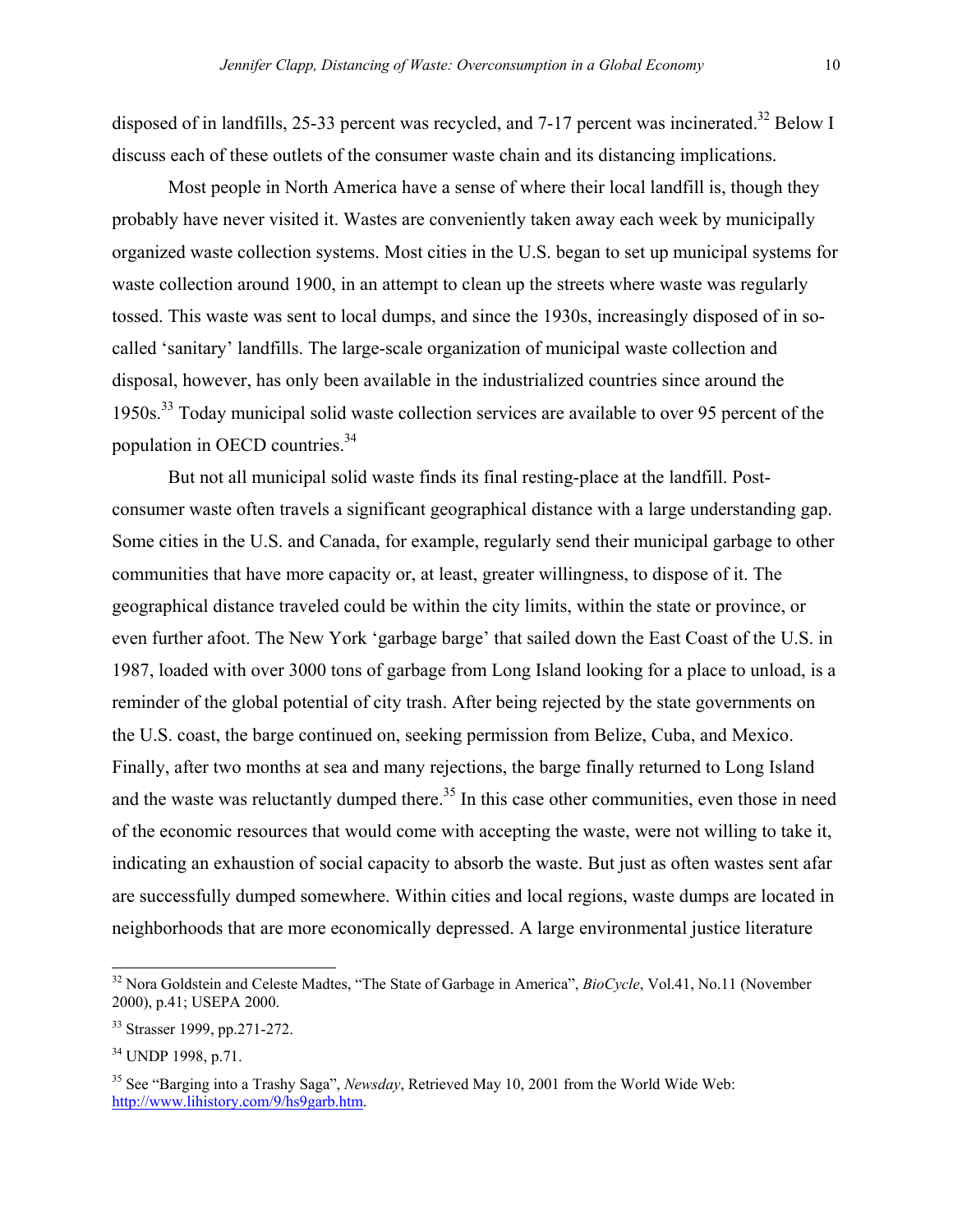has analyzed this phenomenon. It is widely recognized that poor neighborhoods and communities, including those made up largely of people of color or native origins, tend to be targeted for the siting of landfills and other toxic activities.<sup>36</sup>

It is not just municipal waste destined for landfills that is increasingly distanced from consumers. Most communities in North America have a local recycling program in which recyclable post-consumer waste is collected weekly alongside garbage. When people 'recycle' their aluminum cans and foil, plastic containers, and paper products, they may feel as if they are 'doing their bit' for the environment and for society. But most people know little about the conditions under which these wastes are recycled, or whether the environmental is better off for it. Reducing the amount of recyclable material that ends up in landfills may only increase the amount of landfill space available for other industrial wastes.<sup>37</sup> What is more, once the recyclable material is sorted, there may not be enough demand to ensure that it is actually recycled into other products.<sup>38</sup>

Much of what is collected for recycling in the U.S. is recycled in the country, though a growing amount is also exported. Recyclables are usually sorted locally, but they travel to recycling facilities located some distance away. There exists a global trade in, for example, used plastics, obsolete computers, and used lead-acid batteries which serve as raw materials for recycling operations around the world. In these cases, it is often cheaper to recycle such items in poorer countries where environmental regulations for recycling are more lax. Latin America and Asia are key locations for the recycling lead-acid batteries, while Asia seems to dominate the recycling of both computers and plastics[.39](#page-11-3)

The plastics that go into local recycling programs in North America and Europe are a stark illustration of this distance that many people are unaware of when they diligently rinse out their used plastics and place them in recycling bins. For example, some 100,000-150,000 tons of

<span id="page-11-0"></span><sup>&</sup>lt;sup>36</sup> See Bullard 1994 for an overview of this literature. See also Daniel Brook, "Environmental Genocide: Native Americans and Toxic Waste", *American Journal of Economics and Sociology*, vol.57, no.1 (1998): 105-113;

<span id="page-11-1"></span><sup>&</sup>lt;sup>37</sup> On this point, David Pellow, Allan Schnaiberg, and Adam Weinberg, "Putting the Ecological Modernisation Thesis to the Test: The Promises and Performances of Urban Recycling", *Environmental Politics*, vol.9, no.1 (2000), p.114.

<span id="page-11-2"></span><sup>&</sup>lt;sup>38</sup> Nancy Linn, Joanne Vining and Patricia Ann Feeley, "Toward a Sustainable Society: Waste Minimization Through Environmentally Conscious Consuming", *Journal of Applied Social Psychology*, vol.24, no.17 (1994), p.1551.

<span id="page-11-3"></span> $39$  See Clapp 2001, pp.64-66.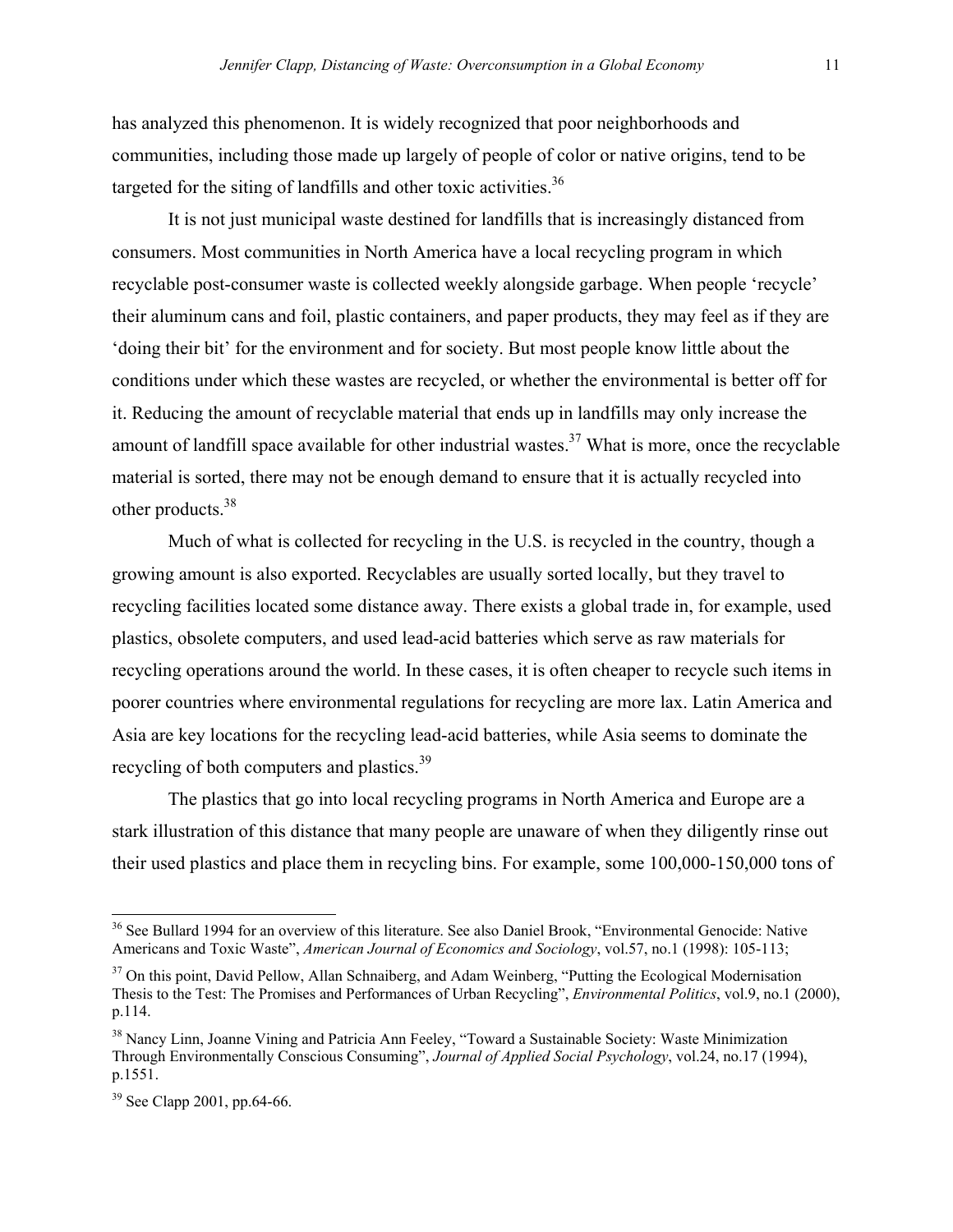plastic waste collected in local recycling programs made its way from the U.S. and Germany to Indonesia every year in the early 1990s. Only about 60 percent of this waste was actually recyclable, however, and the rest, some of which was toxic, was disposed of in landfills. The plastic recycling operations in Indonesia operate under extremely unsafe conditions. Plastic wastes often contain residues from their original contents, such as toxic cleaners, pesticides, and fertilizers. Protective clothing is seldom given to employees, mainly women and children. Moreover, the importation of plastic wastes has been implicated in diminishing the livelihood of some 30,000-40,000 scavengers of local plastic waste (supporting some 200,000 dependents) who supply local, small-scale plastic recycling operations.<sup>40</sup> In part because of these problems, the Indonesian government banned the import of plastic wastes in 1993. But other countries in Asia remain large importers of post-consumer plastic waste, including China, the Philippines, Korea, India, and Taiwan, to name just a few.[41](#page-12-1) Indeed, the Asian market for post-consumer plastic waste has been a big part of the economic viability of plastic recycling in the U.S., with the U.S. exporting to Asia some  $200,000$  metric tons of plastic waste for recycling in 1995.<sup>42</sup>

A third major outlet for waste is incineration. Although in North America incineration is not as prevalent a waste outlet as are landfills and recycling, it is still significant and represents yet another set of distancing issues between consumers and waste. Support for the incineration of waste emerged in the 1970s and 1980s as a way to solve two pressing problems: lack of landfill space and the energy crisis. If wastes are combusted, it reduces the volume taken up by the waste, thus saving landfill space. And in the process of combustion, energy can be recovered.<sup>[43](#page-12-3)</sup> Environmental campaigns in the 1980s sought to stop the incineration trend, however, on the grounds that the ash left over from the combustion stage is highly toxic. Moreover, the smoke from incinerators, particularly when they are not burning at the correct high temperature (which is extremely difficult to monitor) releases toxic substances into the air.<sup>44</sup> These toxic air pollutants, containing persistent organic pollutants (POPs) such as dioxin and furans, can travel

<span id="page-12-0"></span><sup>40</sup> I. Bokerman and J. Vorfelder, *Plastics Waste to Indonesia: The Invasion of the Little Green Dots* (Hamburg: Greenpeace Germany, 1993).

<span id="page-12-1"></span><sup>41</sup> Greenpeace Canada, *We've Been Had! Montreal's Plastics Dumped Overseas* (Montreal, Quebec: Greenpeace, 1993); "German Wastes Flood Latvia", *Toxic Trade Update* vol.6, no.3 (1993), pp.11-13.

<span id="page-12-2"></span><sup>42</sup> Andrew Noone, "PET Recycling in Asia Pacific", in *Resource Recycling*, vol.16, no.2 (February 1999), pp.37-40.

<span id="page-12-3"></span><sup>43</sup> Blumberg and Gottlieb 1989, pp.35-42.

<span id="page-12-4"></span><sup>44</sup> See Paul and Ellen Connett, "Municipal Waste Incineration: Wrong Question, Wrong Answer", *The Ecologist*, vol.24, no.1, (1994): 14-20.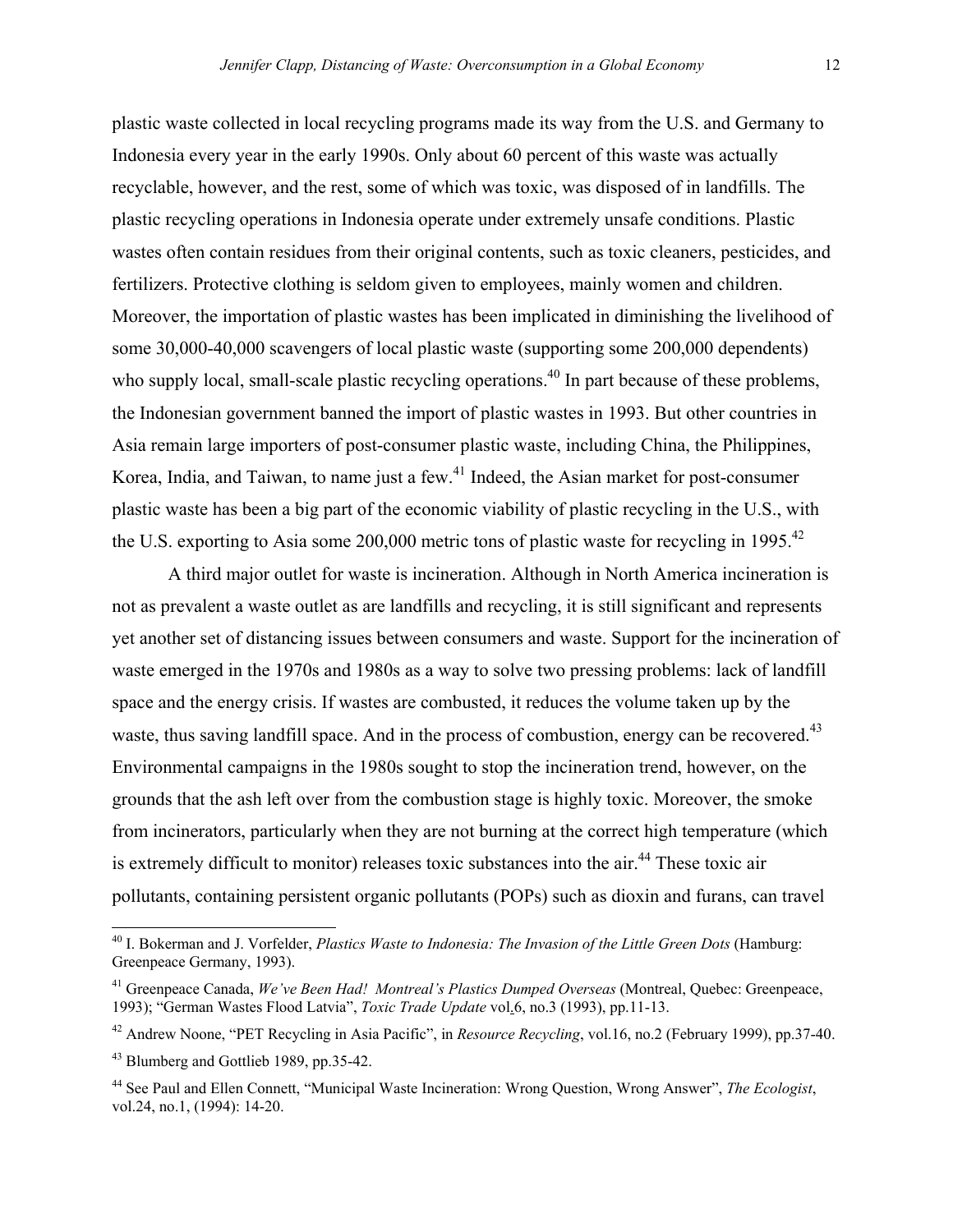thousands of miles. They typically make their way to ground level in cold climates. Incinerators in communities as far south as the Southern U.S. and Mexico have been implicated in the POP contamination problem of many Arctic native communities.<sup>45</sup>

The solid waste remaining from the incineration process, the fly-ash which is usually highly toxic, also has made its way to vulnerable communities. The fly-ash is normally disposed of in landfills, which, as mentioned, are themselves often sited according to economic and racial status. Economic globalization has also had an impact on the distancing of this ash. In some cases, particularly in the 1980s before an international outcry, there were exports to developing countries of toxic fly ash from municipal incinerators. The now legendary voyage of the *Khian Sea* is a stark illustration. In 1986, loaded with 14,000 tons of toxic incinerator ash from Philadelphia's municipal waste incinerator, the ship sailed to the Caribbean Sea to unload. After several months the cargo was unloaded in Haiti under the label of fertilizer. The government ordered it removed when the true content was revealed, but an estimated 4,000 tons were left on the beach where it had been dumped. After failed attempts to offload the remainder of the cargo in Africa, Europe, the Middle East, and the East Asia, a voyage of some 27 months, the ash mysteriously disappeared from the ship in Southeast Asia[.46](#page-13-1) The waste left in Haiti sat on the beach leaching toxins for ten years before a deal was brokered with the U.S. for its removal. It was finally removed from the beach in Haiti in early 2000 and made its way by barge to Florida, where the Florida state Environmental Protection Agency agreed to dispose of it. The state revoked the offer several days later and, as of April, 2001, the waste was still on the barge off the coast of Florida, awaiting its fate.<sup>47</sup> This case shows that the social as well as environmental sink-capacity for such wastes, even in economically disadvantaged countries, has been exhausted. There is no 'away'.

<span id="page-13-0"></span><sup>&</sup>lt;sup>45</sup> Alicia Marie Belchak, "Arctic Dioxin Tracked to North American Sources" Environmental News Service (October 4, 2000), Retrieved May 29, 2001 from the World Wide Web: http://ens.lycos.com/ens/oct2000/2000l%2D10%2D04%2D06.html.

<span id="page-13-1"></span><sup>46</sup> See Jim Vallette and Heather Spalding (eds.), *The International Trade in Wastes: A Greenpeace Inventory* (Washington, D.C.: Greenpeace, 1990), pp.21-25.

<span id="page-13-2"></span><sup>47</sup> See Ramona Smith, "New Ship Hauls Haitian Ash", *Philadelphia Daily News*, October 30, 1998; "Haiti: No Welcome Mat for Return of US Toxic Waste", *Inter Press Service*, June 13, 1999. Victor Fiorillo and Liz Spiol, 'Ashes to Ashes, Dust to Dust", *Philadelphia Weekly*, January 18, 2001. Melissa E. Holsman, "2,000 Tons of Ash Still on Barge", *Sun Sentinel* (Fort Lauderdale, FL), April 5, 2001.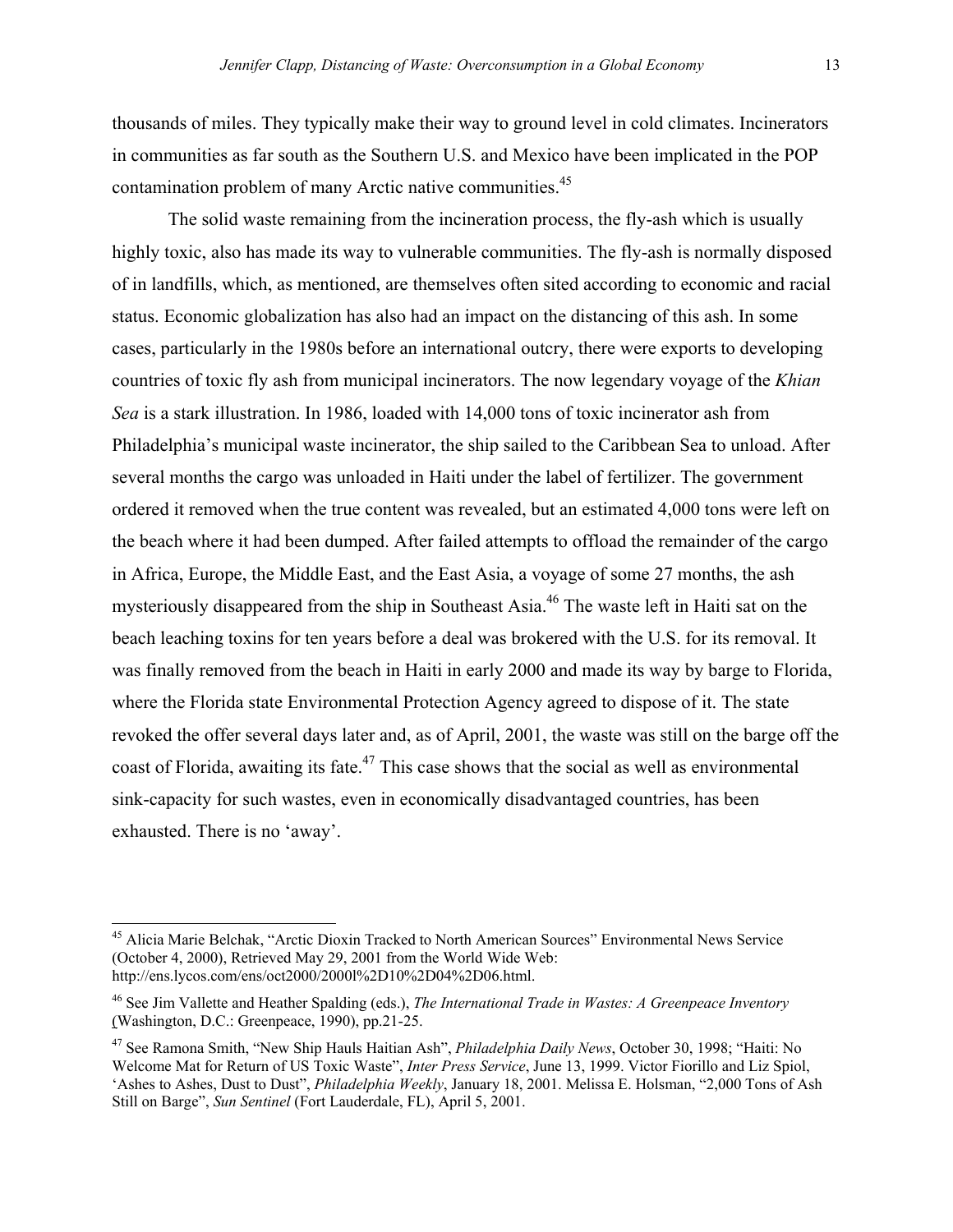## **The Fate of Pre-Consumer Waste**

A second important dimension of the consumer-waste distance is the understanding gap and geographic space between, on the one hand, consumption of items and, on the other, the fate of wastes associated with the production of those items. In other words, consumers do not know where the waste by-products from the manufacture of consumer items they buy ends up, or even what that waste is composed of. Like the case of post-consumer waste, the disposal of this *preconsumer waste* is also taking place on a global scale, made possible by the globalization of the industrial waste disposal industry. Taking advantage of economic inequalities, waste traders often seeks out communities willing to accept it for disposal or recycling. Moreover, with the increase in scale of industry, spurred by the globalization of trade and investment, much more of consumer items available these days in North America is produced in another country, making the distancing of industrial waste often much larger than the distancing between consumers and their post-consumer waste.

The global generation of toxic industrial waste is huge and growing, up from 300-400 million metric tons per year in the 1980s, to some 400-500 million metric tons per year over the past decade.<sup>48</sup> Most of the world's toxic waste is generated in the United States and Western Europe, though a growing proportion of it is being generated in the developing world.<sup>49</sup> To assess the total waste picture, though, it is important to also consider the extraction of raw materials, the necessary inputs to industrial production, in addition to toxic industrial waste. Mining, oil extraction, and logging all produce immense amounts of waste, some toxic and some not.<sup>50</sup> In Canada alone, for example, non-fuel mining generates over 6[50](#page-14-2) million tons of waste material per year, more than 20 times the amount of municipal solid waste and industrial production waste combined.<sup>51</sup> Like in the case of the growing amounts of post-consumer waste, this pre-consumer waste is expanding due to a number of forces, including those that contribute to waste distancing.

<span id="page-14-0"></span><sup>&</sup>lt;sup>48</sup> Preface to 1999 version of the Basel Convention (Geneva: Secretariat of the Basel Convention, 1999).

<span id="page-14-1"></span><sup>49</sup> Robert Lucas, David Wheeler and Hemamala Hettige, "Economic Development, Environmental Regulation, and the International Migration of Toxic Industrial Pollution 1960-88", *Policy Research Working Papers*, WPS 1602 (Washington, D.C.: World Bank, December 1992), p.14.

<span id="page-14-2"></span><sup>50</sup> Young 1991, pp.7-12; Gourlay 1992, pp.43-49.

<span id="page-14-3"></span><sup>&</sup>lt;sup>51</sup> Environmental Mining Council of British Columbia, "Mining and the Environment Primer". Retrieved May 22, 2001 on the World Wide Web: http://www.miningwatch.org/emcbc/primer/default.htm.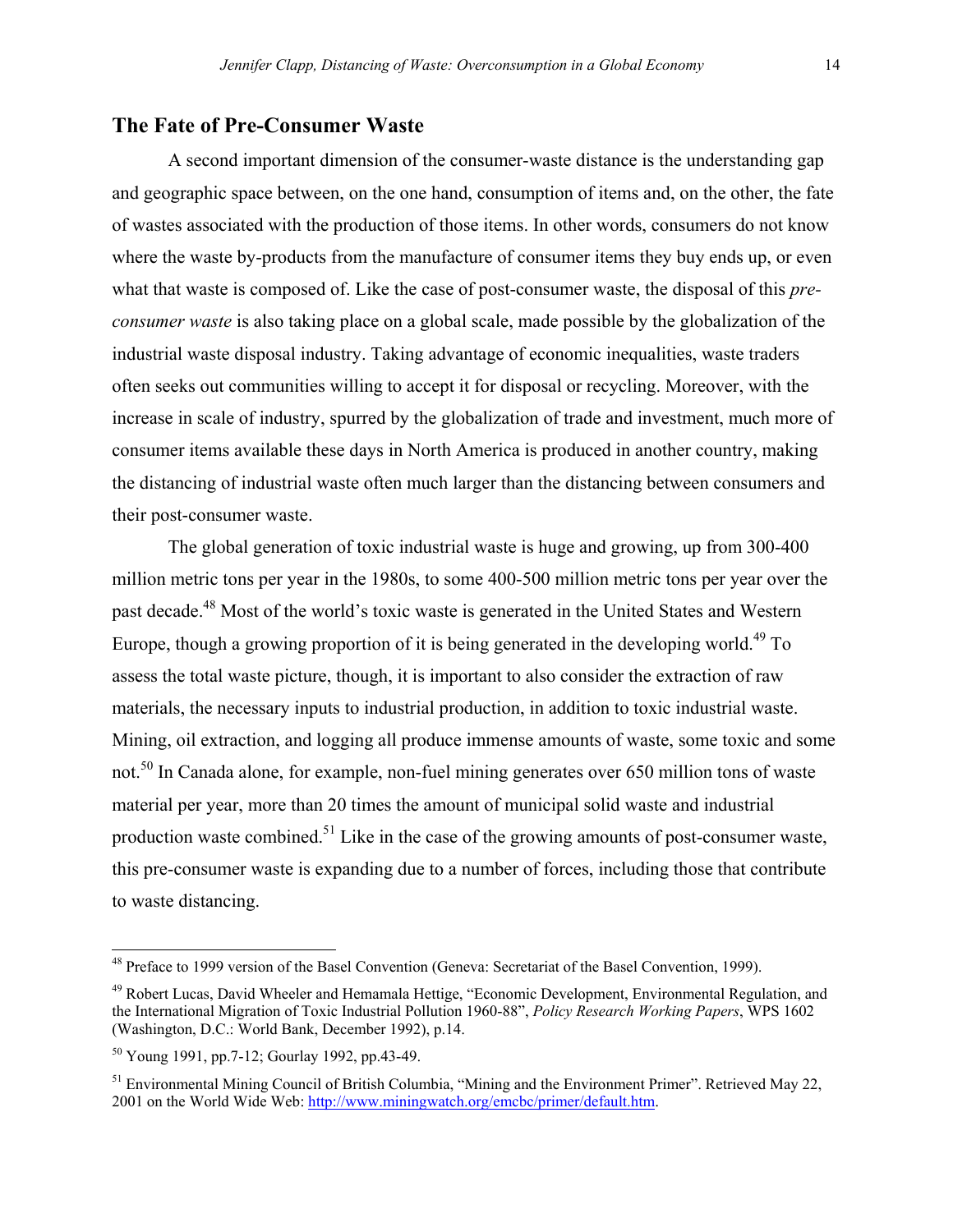The push for economic growth over the past 50 years has played a large role in the mounting industrial and raw material waste problem. Production is counted as economic growth: if more growth is good for the economy, then more production is good for the economy, too. And because the waste disposal industry generates economic activity, adding to growth, it too is seen as good for the economy. In today's global economy, this has led to government subsidization of industrial growth and pressure to relax environmental regulations and/or enforcement as a means of attracting foreign investment. This trend, dubbed a 'race to the bottom', is a highly contested notion. But it is increasingly recognized that, regardless of whether firms actually do seek out pollution havens or take flight from highly regulated economies, the threat that they might do so does indeed have an impact on how governments impose and enforce environmental regulations.<sup>52</sup> In this climate, there has been much less emphasis among governments on promoting 'clean production' methods that reduce the generation of industrial waste than there has been on creating jobs and attracting investment. Economic globalization only contributes to this trend, as countries strive to compete in global markets for consumer goods by creating economic efficiencies and producing items cheaply on a mass scale. Waste disposal companies then can clean up the mess left behind, themselves contributing to economic growth.[53](#page-15-1)

The growing use of synthetic materials, including chemicals and plastics, in the manufacture of consumer items is a major contributor to the growing amount of industrial waste generated.<sup>54</sup> These components in the industrial process generate particularly toxic by-products. They are used in the manufacture of items with particularly high consumer demand, such as electronics goods (including televisions, cell-phones, and computers), textiles (dyeing), furniture (finishing), and automobiles, to name a few. The mass production and consumption systems that have developed over the past century exacerbate this trend. To produce electronics items in mass scale, for example, the use of synthetic materials such as plastics keeps them portable and lightweight, reducing the cost of materials, and the cost of transportation. This enables them to serve a global market more easily. Similarly, the use of chemicals and synthetic products in other

<span id="page-15-0"></span><sup>&</sup>lt;sup>52</sup> Gareth Porter, "Trade Competition and Pollution Standards: 'Race to the Bottom' or 'Stuck at the Bottom'", *Journal of Environment and Development* vol.8, no.2 (1999): 133-151.

<span id="page-15-1"></span><sup>53</sup> Joshua Karliner, "The Environmental Industry", *The Ecologist* vol.24, no.2 (1994): 59-63.

<span id="page-15-2"></span><sup>&</sup>lt;sup>54</sup> On plastic in particular, see Blumberg and Gottleib 1989, pp.265-74; On the chemical industry see Gourlay 1992, pp.36-43.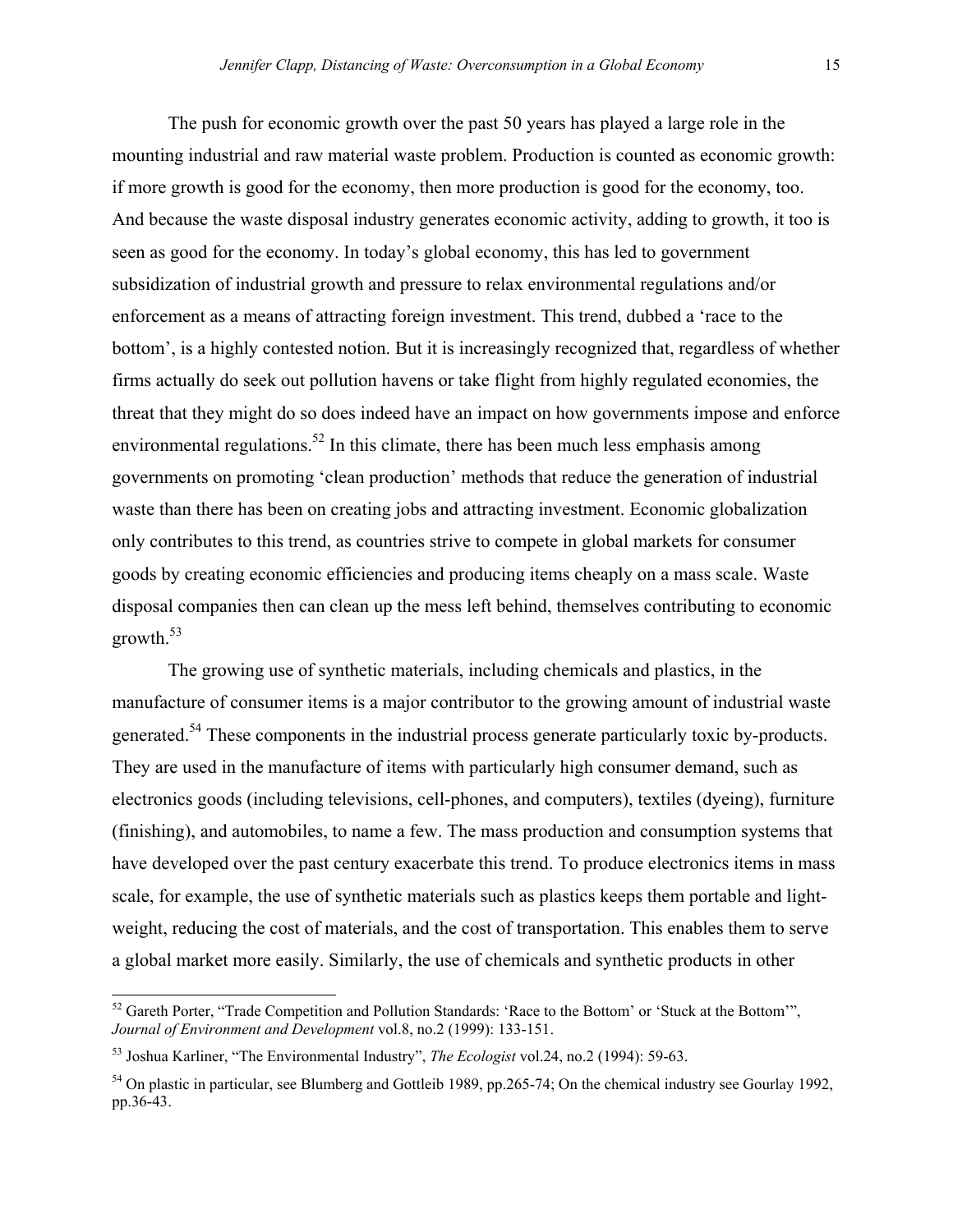industries has enabled more economies of scale and reduced weight, making them easier to transport around the globe via mass consumer distribution channels.

By buying a product 'made in the USA', or anywhere else for that matter, one cannot be sure that the industrial waste created by the production of that item is disposed of on the site of the factory where it was made, or even in that country. Just as mass production and consumption systems have developed in ways that have increased the generation of toxic waste, mass systems for its removal, disposal and recycling have also developed, and in this case the toxic waste disposal industry has become increasingly global. Waste disposal companies are increasingly setting up operations in more than one country, wastes are traded around the world, and transnational corporations tend to dispose of their wastes in the country in which they operate.<sup>55</sup>

Like the problem with municipal garbage dumps, toxic waste disposal facilities are often located in poor communities, taking advantage of economic inequalities. At the domestic level, particularly in the U.S., industrial wastes from the production of consumer items also tend to gravitate to poor and disadvantaged communities.<sup>56</sup> Though a number of factors determine location of such industries, wealthier and more educated communities appear to be more able to block toxic waste generating industries, or at least be able to require them to clean up their operations[.57](#page-16-2)

The export of hazardous wastes to developing countries also became a thriving business in the 1980s and early 1990s. The first cases that came to the world's attention were in Africa, such as the infamous case of toxic waste drums exported from Italy to Koko, Nigeria and stored on a farmer's land in exchange for a small fee.<sup>58</sup> But Africa wasn't the only recipient of such wastes. In the following years, countries in Latin America, the Caribbean, South Asia, East and Southeast Asia, as well as Eastern Europe were targets of waste traders.<sup>59</sup>

The 1989 Basel Convention, which came into force in 1992, sought to control this trade. The impetus for this environmental treaty was the public outcry in both rich and poor countries

<span id="page-16-0"></span><sup>55</sup> O'Neill 2000, pp.35-36.

<span id="page-16-1"></span><sup>56</sup> Francis Adeola, "Environmental Hazards, Health and Racial Inequity in Hazardous Waste Distribution", *Environment and Behavior*, vol.26, no.1 (1994): 99-126.

<span id="page-16-2"></span><sup>57</sup> David Allen, "Social Class, Race and Toxic Release in American Counties, 1995", *Social Science Journal*, vol.38, no.1 (2001): 13-25.

<span id="page-16-3"></span><sup>&</sup>lt;sup>58</sup> See Clapp 2001, p.35.

<span id="page-16-4"></span><sup>59</sup> Vallette and Spalding 1990.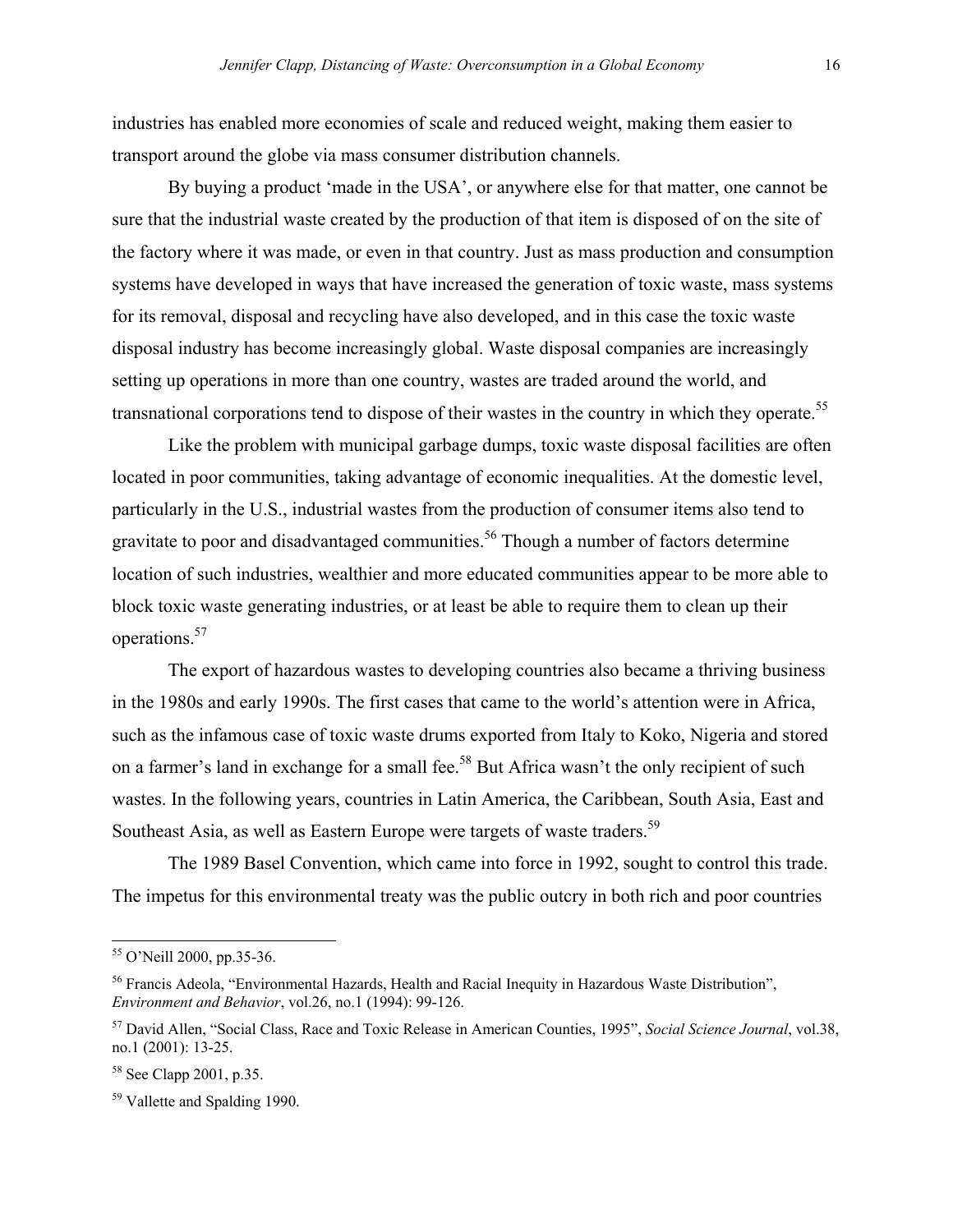against the practice. But soon the export of industrial waste for recycling emerged, in large part as an attempt to circumvent the Basel Convention and other rules to control the global hazardous waste disposal industry. Developing countries were recipients of toxic wastes destined for recycling operations throughout the 1990s. Eventually the parties to the Basel Convention adopted an amendment in 1995 that bans the trade in toxic waste for both disposal and recycling purposes between rich and poor countries. This amendment, however, is not yet in force, and thus is not yet legally binding. Despite the public outcry against the trade in wastes from rich to poor countries, there have been hundreds of cases of hazardous waste exports to poor countries over the past two decades. Though the number of these incidents has slowed since the mid-1990s when the Basel Convention came into force and the Basel Ban Amendment was adopted, it still occurs often enough to raise concern.<sup>[60](#page-17-0)</sup>

A recent example of this phenomenon is the late-1999 shipment from Japan to the Philippines of 2,700 metric tons of wastes destined for disposal in Manila. This shipment was in direct contravention of the Basel Convention. Labeled as paper for recycling, the wastes were in fact a mix of hazardous medical and industrial wastes.<sup>61</sup> When the Philippine government discovered the wastes after they had been abandoned at the Manila Harbor, it protested vigorously to Japan. Embarrassed by the incident, the Japanese government agreed to remove the waste within 30 days, as required by the Basel Convention. In one account of this incident, a reporter speculated that the exports may have been the result of a tightening of Japanese laws for dioxin emissions which had shut down the incinerators of the firm responsible for the shipment of waste.<sup>[62](#page-17-2)</sup>

Most of the export of toxic industrial waste from rich to poor countries these days is destined for 'recycling' operations. Though recycling implies environmental stewardship of hazardous wastes, in most cases, especially in developing countries, it has been as harmful to the environment as dumping. The recovery of products from imported hazardous wastes in developing countries are in almost all cases carried out under unhealthy and environmentally dangerous conditions. A large proportion of these wastes cannot actually be recycled. And

<span id="page-17-0"></span> $60$  The Basel Action Network (BAN) maintains a website that tracks these incidents: http://www.ban.org.

<span id="page-17-1"></span><sup>61 &</sup>quot;Illegal Dumping", *Mainichi Daily News*, Niigata, Japan, January 13, 2000.

<span id="page-17-2"></span><sup>62 &</sup>quot;Japan: Philippines Case Bares Inadequacy of Waste Rules", *The Yomiuri Shimbun*, Tokyo, Japan, January 12, 2000.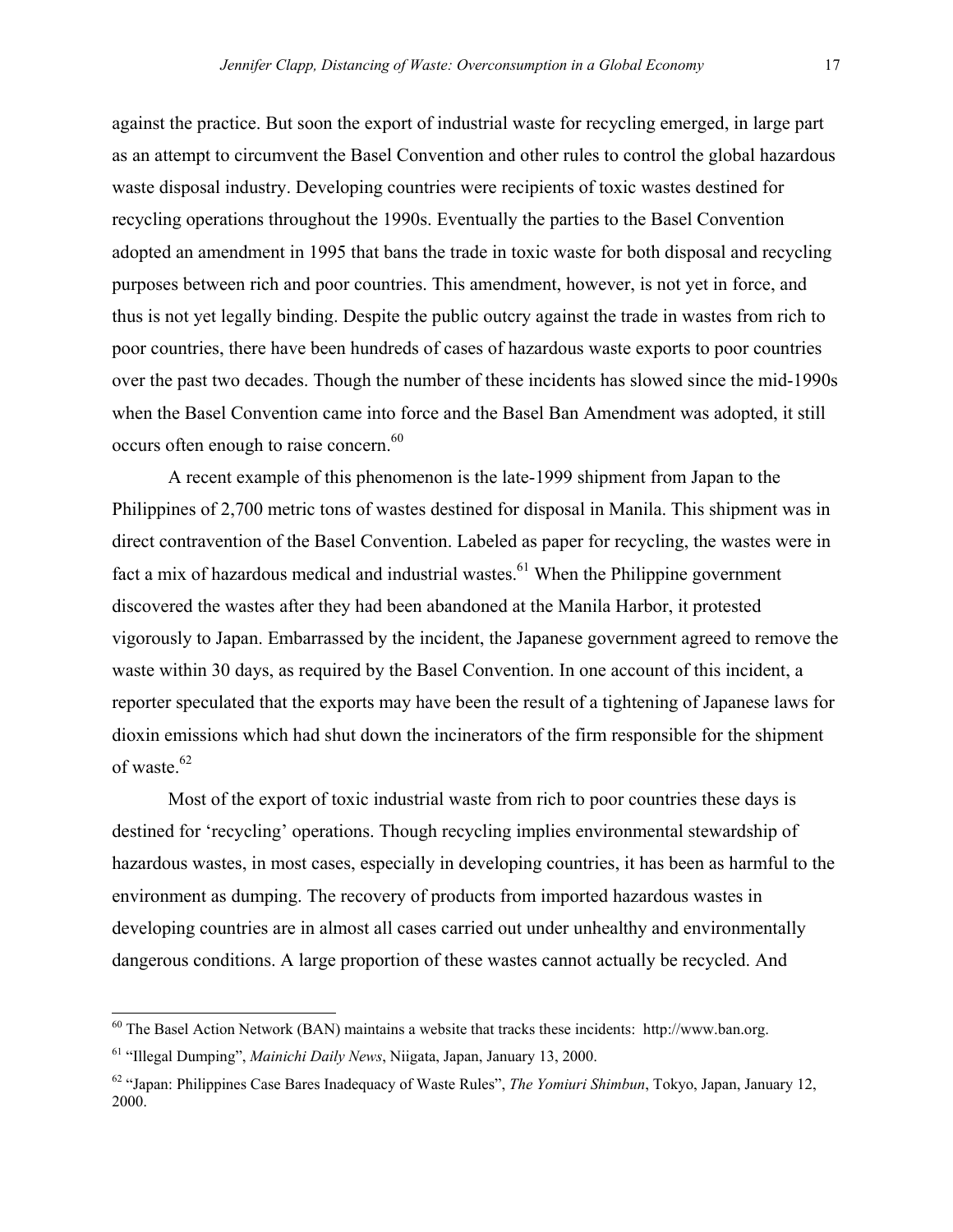hazardous by-products are often left behind that must be disposed of.<sup>63</sup> Once again, poor communities, attracted by the economic benefits of handling others' wastes, are further disadvantaged environmentally while the wastes are increasingly distanced from consumers.

The recent attempted export of spent mercury wastes from a decommissioned U.S. chemical plant to India illustrates the ongoing problems associated with the global toxic waste recycling industry. The HoltraChem Manufacturing company, which used mercury to produce chlorine and other chemicals for use in the paper industry, closed in September 2000, leaving behind 260,000 pounds of mercury waste. The governor of Maine asked the U.S. Department of Defense to put the waste in the national stockpile of mercury, but was refused. HoltraChem said it would sell the waste to a broker who planned to ship it to India, already the largest recipient of mercury exports from the U.S.<sup>64</sup> News of this planned shipment sparked a huge controversy in both the U.S. and India. Mercury recycling operations in other developing countries in the 1990s, such as the Thor Chemicals recycling operation in South Africa that recycled mercury from the U.S. and Europe, raised concerns about the safety of recycling in India. In the South Africa case, mercury wastes from the recycling operation caused severe poisonings amongst workers and polluted the local environment before the plant was ordered closed.<sup>65</sup>

The U.S. government has claimed that because mercury, despite its highly toxic properties, is considered a traded metal, rather than toxic waste, it is not covered by the Basel Convention. Environmentalists and the Indian government disagreed. With a shipment of 18 tons of the waste on its way to India in January 2001, it was rejected by the Indian government, and returned to the U.S.<sup>66</sup> The waste was then slated to make its way to a mercury recycling facility in Pennsylvania. But the recycling facility pulled out of the deal because of the bad press surrounding the mercury waste. The waste returned to the closed plant in Maine. As of April 2001 the company ceased to exist, raising questions about who would be responsible for the

<span id="page-18-0"></span><sup>63</sup> Jim Puckett, "Disposing of the Waste Trade: Closing the Recycling Loophole", *The Ecologist* vol.24, no.2 (1994): 53-58.

<span id="page-18-1"></span><sup>64</sup> Susan Young, "Fed Refuse HoltraChem Mercury, Company May Send Chemical to India", *Bangor Daily News*, November 17, 2000; Danielle Knight, "Outcry over US Toxic Chemical Shipment to India", *Inter Press Service*, December 11, 2000.

<span id="page-18-2"></span> $<sup>65</sup>$  For a discussion of this case, see Clapp 2001, pp.62-64.</sup>

<span id="page-18-3"></span><sup>66</sup> Danielle Knight, "Controversy Around Mercury Shipment from US to India", *Inter Press Service*, January 25, 2001.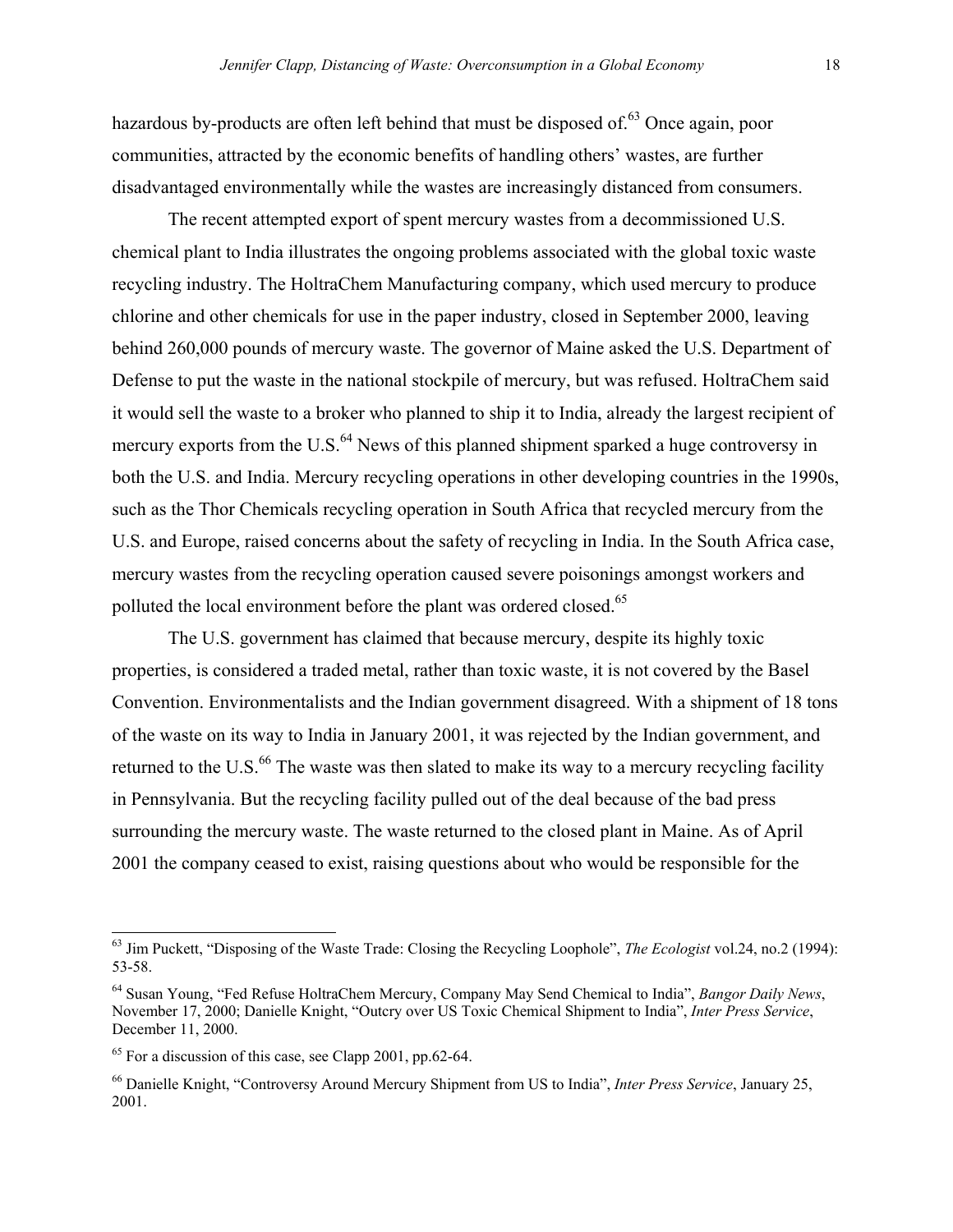waste.<sup>67</sup> If the waste is eventually recycled, it will be resold, and could well make its way back to India for use in the manufacture of thermometers or in chemical plants. Even so, there is, once again, no 'away' for such materials.

There is also a growing amount of toxic waste generated in poor countries. These wastes stem from industries that are producing consumer items that serve global markets, such as electronics and chemicals. When wastes are both generated and disposed of in developing countries, the distance from consumers in rich countries is huge, largely because the information is even less available to them than is the case when those wastes are produced in rich countries. The developing world's share of toxic waste production from manufacturing is in fact growing, a trend that has been widely recognized.<sup>68</sup> Whether or not firms are moving to developing countries to take advantage of more lax environmental regulations, they do tend to take advantage of the low-cost conditions once there.

The *maquiladora* firms in Mexico are a stark example. These U.S.-owned industrial factories located just inside the U.S.-Mexico border were set up in the 1960s to produce goods for export to the US. In the early years these plants, concentrated in the garment assembly sector, were not generators of large amounts of industrial wastes. By the 1980s, however, plants were being set up in the electronics, chemicals and furniture sectors, all of which are large generators of hazardous wastes.[69](#page-19-2) By the early 1990s, nearly four fifths of *maquiladoras* were generators of toxic waste, while the number of such firms also climbed significantly.<sup>70</sup> Technically this increased generation of toxic waste in Mexico amongst the *maquiladora* factories should not have affected that country's environment. The La Paz agreement, made between the U.S. and Mexico in 1983, as well as Mexican law, required the toxic waste generated by the *maquiladoras* to be returned to the US, where the materials originated, for disposal. This agreement explicitly aimed to reduce waste distancing. In the early 1990s, however, only 2-3 percent of firms were

<span id="page-19-0"></span><sup>67</sup> Susan Young, "New Home for Mercury Hard to Find", *Bangor Daily News*, March 28, 2001.

<span id="page-19-1"></span><sup>68</sup> Patrick Low, "The International Location of Polluting Industries and the Harmonization of Environmental Standards, in *Difficult Liaison: Trade and the Environment in the Americas*, eds. H. Munoz and R. Rosenberg (London: Transaction Publishers, 1993), p.25.

<span id="page-19-2"></span><sup>69</sup> Edward Williams, "The Maquiladora Industry and Environmental Degradation in the United States-Mexico Borderlands", *St. Mary's Law Journal,* vol.27, no.4 (1996): 777-779.

<span id="page-19-3"></span><sup>70</sup> Leslie Sklair, *Assembling for Development* (San Diego: University of California, Center for US-Mexican Studies, 1993), pp.79-80.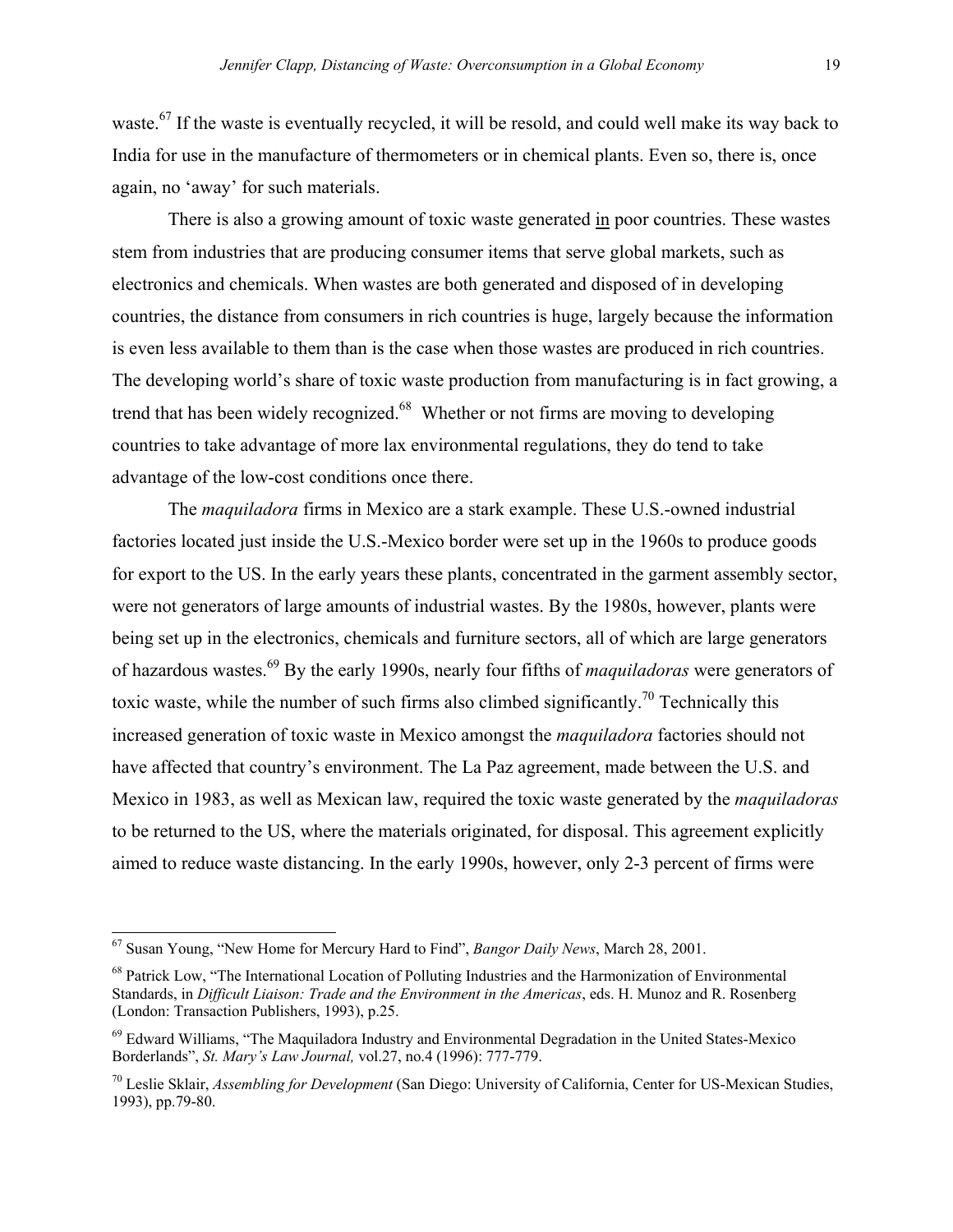returning their waste.<sup>71</sup> At that time, both the U.S. and Mexico admitted to not knowing the amount of toxic waste generated on the border.<sup>72</sup> Improved monitoring and tracking of wastes were put into place following the adoption of the North American Free Trade Agreement (NAFTA) in 1994. Although recent figures show that the return of hazardous wastes to the U.S. has risen to 25-30 percent with increased monitoring since NAFTA came into effect,  $^{73}$  it is widely recognized that accurate figures on toxic waste generation on the border are elusive, and that illegal dumping of toxic waste continues.<sup>74</sup> Though the geographical distance between the U.S.-Mexican border may not be all that large for many in the U.S., the understanding gap regarding the fate of toxic wastes associated with consumers items on the market there is significant.

The growing export of industrial waste *among* developing countries adds yet another dimension to waste distancing. The recent case of hazardous industrial plastics wastes exported to Cambodia from Taiwan in December 1998 demonstrates this clearly. When Formosa Plastics Group (FPG), a Taiwanese firm, had difficulty obtaining permission to dump its mercurycontaminated plastics waste locally, it hired a waste brokerage firm to get rid of it for them. The waste broker exported the waste to the Cambodian town of Sihanoukville. Neither country is a party to the Basel Convention. Moreover, the Basel Ban Amendment does not prohibit such transfers among poor countries, only between rich and poor countries. Increasing the understanding gap, the waste was wrongly labeled as 'polyester chip', and the shipping papers called it 'cement cake'. At least six deaths have been attributed to the waste, two from contact with it and the bags in which it was shipped, and four from a stampede out of the town when it was announced that the waste dumped there was hazardous.<sup>75</sup> FPG agreed to remove the waste,

<span id="page-20-0"></span><sup>71</sup> Sklair 1990, 253-4; Diane Perry et al., "Binational Management of Hazardous Waste: The Maquiladora Industry at the US-Mexico Border", *Environmental Management* vol.14, no.4 (1990), p.442.

<span id="page-20-1"></span> $^{72}$  John Harbison and Taunya McLarty, "A Move Away from the Moral Arbitrariness of Maquila and NAFTA-Related Toxic Harms", *UCLA Journal of Environmental Law and Policy* vol.14, no.1 (1995-1996), p.6.

<span id="page-20-2"></span> $^{73}$  Cyrus Reed, "Hazardous Waste Management on the Border: Problems with Practices and Oversight Continue", *Borderlines* vol.6, no.5 (1998). Retrieved May 23, 2001 from the World Wide Web: http://www.usmex.org/borderlines/1998/bl46/bl46haz.html. See also HAZTRAKS on the World Wide Web: http://www.epa.gov/earth1r6/6en/h/haztraks/haztraks.htm

<span id="page-20-3"></span> $74$  Enrique Medina, "Overview of Transboundary Pollution Issues Along the Mexico-US Border", in Thomas La Point, Fred Price, and Edward Little, eds. *Environmental Toxicology and Risk Assessment: Fourth Volume* (West Conshohocken, PA: American Society for Testing and Materials, 1996), p.9.

<span id="page-20-4"></span> $75$  Lawrence Speer, "Environmentalists Assail Tawian's Plans to Ship Waste to French Treatment Facility", *International Environment Reporter* vol.22, no.21 (October 13, 1999), p.830.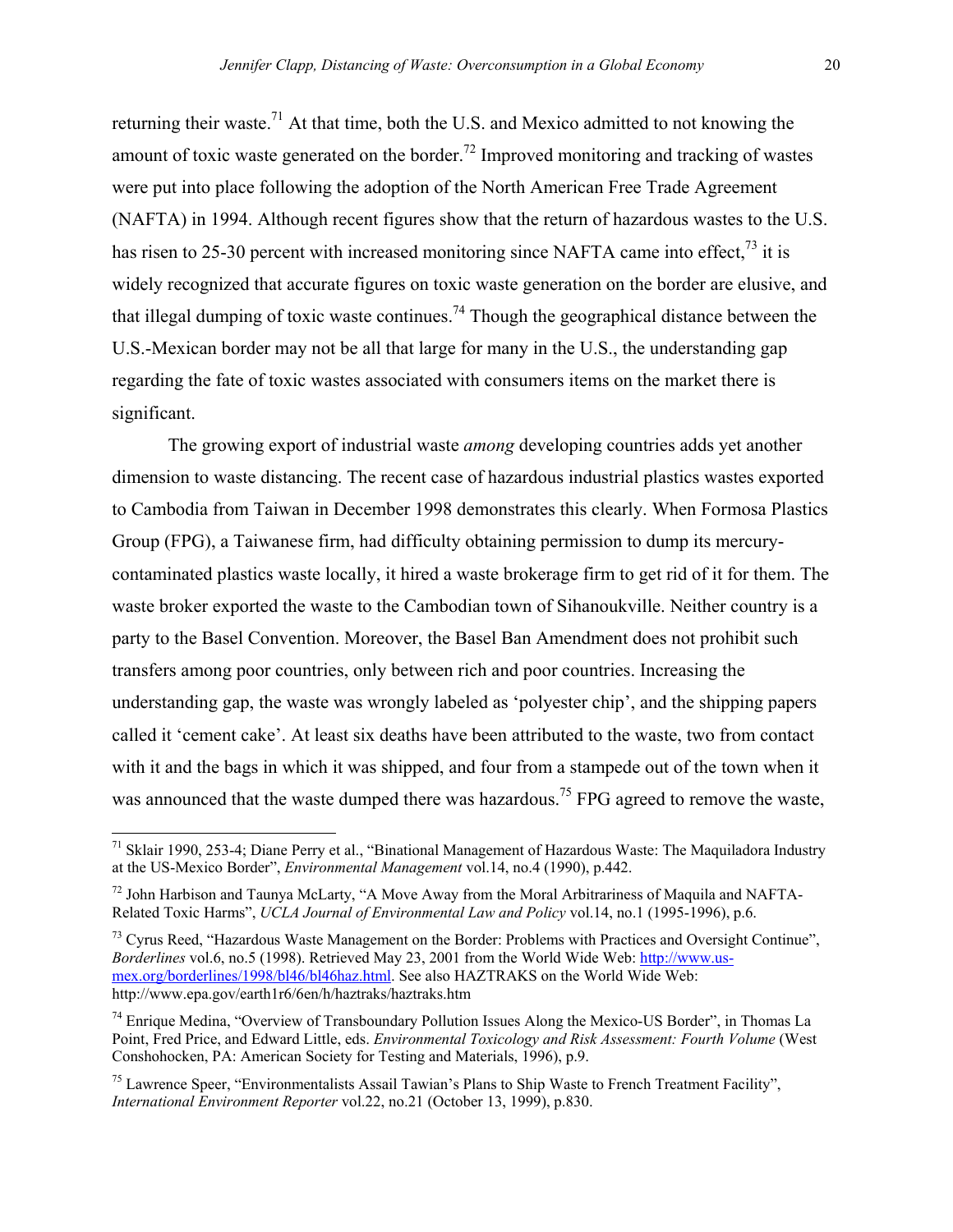but it did not intend to return it to Taiwan.<sup>76</sup> Instead, it attempted to ship it to an industrialized country for treatment. The U.S., France and Germany were approached, but all three refused. By mid-2000, FPG agreed to re-import the waste and dispose of it in Taiwan.<sup>77</sup> It is virtually impossible for consumers purchasing plastic products marked 'made in Taiwan' to know whether such products are linked to incidents such as this, illustrating the enormous distancing, along both geographical and cultural dimensions, of industrial waste from the end consumer.

### **Conclusion**

 $\overline{\phantom{a}}$ 

Looking at the mounting problem of waste disposal through a consumption lens highlights the importance of distancing. Wastes are increasingly being distanced from end consumers. Both post-consumer waste and pre-consumer wastes are making their way around the world, with detrimental environmental and social impacts of which consumers have little understanding. The mass production and consumption systems of the past half-century give little information about the wastes associated with the production of items consumed. At the same time, the mass collection and disposal system helps keep consumers in the dark about the fate of their garbage. Wastes often take advantage of economic inequalities, using the channels of the global economy as a vehicle to make their way to disadvantaged communities. Moreover, as wastes make their way around the world, global waste-sink capacity is being consumed. The consumption of waste-sink capacity is occurring at such a rapid pace, that there is now a growing number of loads of wastes - both post-consumer and industrial - that no one will take, in either rich or poor countries.

Attempts to reduce the distancing of waste via education may make consumers more aware of the ecological implications of consumption choices, improving ecological feedback loops**,** so that more environmentally responsible consumption decisions are made. But as Maniates argues in Chapter 3 of this book, focusing only on the domain of private consumption choices serves to 'individualize' responsibility for the environmental crisis through purchasing practices, rather than challenging more powerful structures and forces. Efforts to tame the forces

<span id="page-21-0"></span><sup>76</sup> Glen Perkinson, "Company Agrees to Take Back Mercury-Laden Waste Sent to Cambodia", *International Environment Reporter* vol.22, no.5 (March 3, 1999).

<span id="page-21-1"></span> $77$  For a full account of the incident, see BAN, "Victory for Global Environmental Justice: Toxic Waste Dumped on Cambodia will Finally be Treated by Producer", press release, Seattle, June 9, 2000. Retrieved April 10, 2001 from the World Wide Web: http://www.ban.org.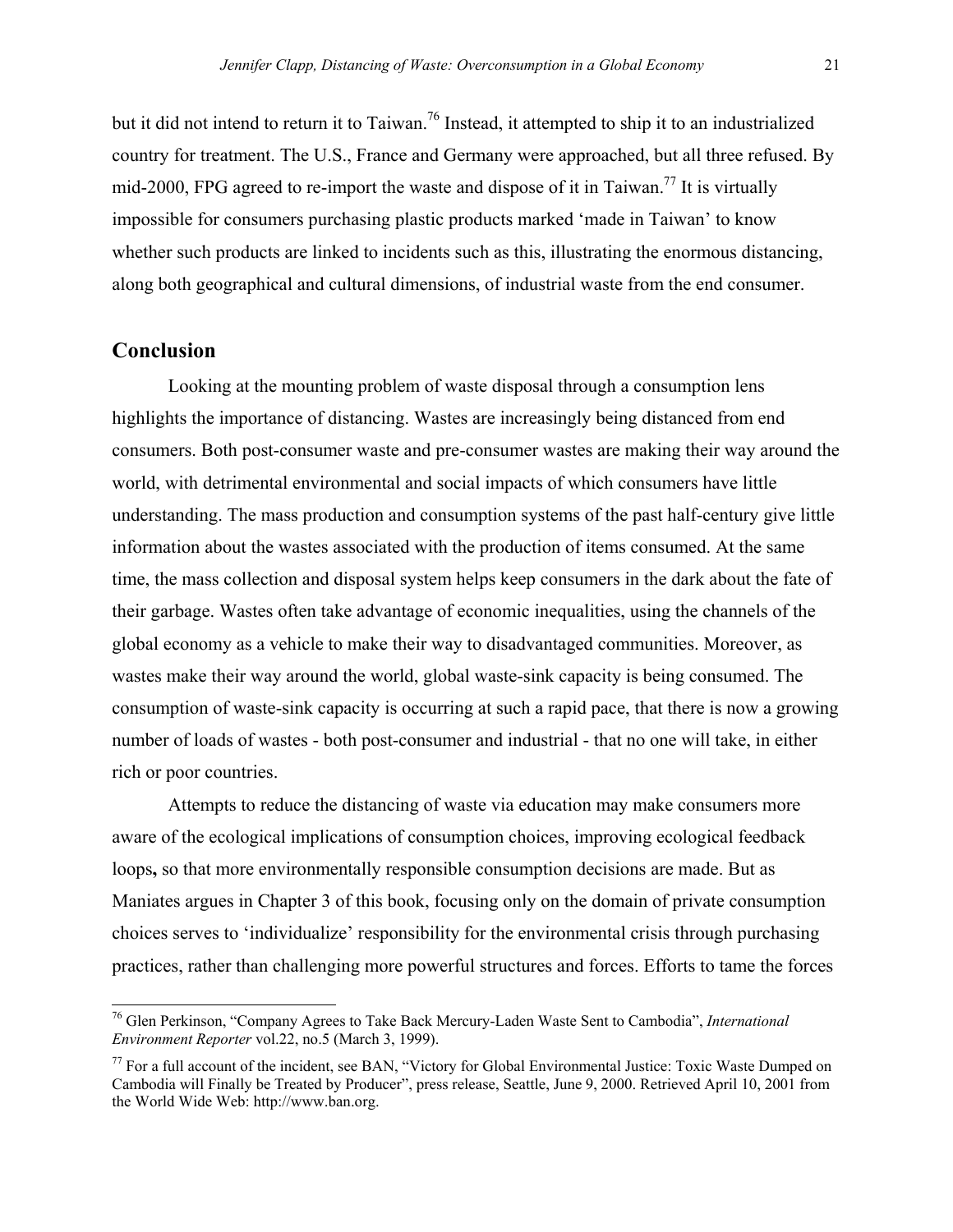causing waste distancing in the first place – large-scale industrialization that has brought mass production, mass consumption, and, now, mass waste collection, as well as economic globalization and economic inequality, must be undertaken. Such efforts are obviously much more difficult than merely educating consumers about the impact of their consumption choices. They are much more political, and are deeply resisted at many levels.

Some initiatives have begun to attempt elements of this task, despite its enormity. At the international level, environmental NGOs and developing country governments pushed Northern countries to ban the trade in hazardous waste between rich and poor countries within the context of the Basel Convention. This ban, based on the precautionary principle, aims to put a damper on the exploitation of economic inequalities in the globalization of the hazardous waste disposal and recycling business. Once the Basel Ban Amendment comes into force it should further reduce transfers of toxic waste between rich and poor countries. Further efforts will still be needed, however, to reduce the transfer of toxic waste between rich and poor communities within countries, and to address the growing generation of toxic waste within and trade of that waste among poor countries. The Basel Convention does encourage waste minimization and the proximity principle for its disposal, though these are not enforced. Efforts to strengthen these components would go a long way toward improving the contribution of the Basel Convention to reducing waste distancing. Another important step on the part of the international community is the recent adoption of the Stockholm Convention on the Elimination of Persistent Organic Pollutants. This treaty employs the principle of zero discharge as well as the precautionary principle to phase out the generation of the most serious, bioaccumulative persistent pollutants, including dioxins and furans that are the toxic by-products of waste incineration. It will likely be several years before this treaty comes into force, but its expected impact on reducing POPs promises significant reduction of waste-related pollution inequalities in Northern communities. These efforts at the international level mainly attempt to ameliorate the negative waste consequences associated with economic globalization and inequality, but they do not tackle these problems directly.

At a more local level, there are efforts to reduce the scale of industrial life through a localization of production and consumption. One example discussed in this volume (Chapter 10) is local exchange and trading systems (LETS). LETS attempt to reduce the large scale and global nature of industrial production and distribution systems by encouraging small-scale local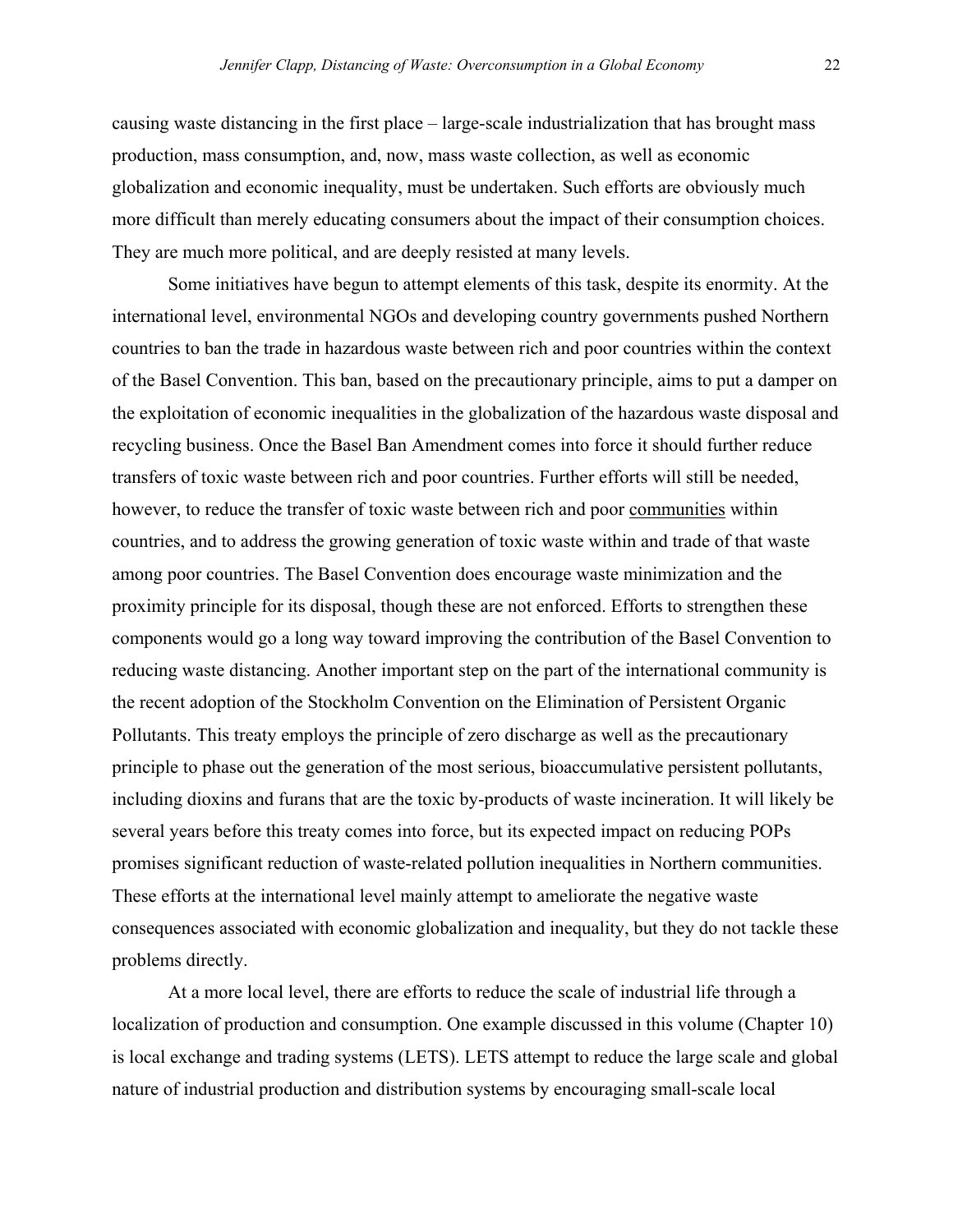production, service provision and exchange. Though LETS do not focus directly on waste generation and distribution, they do have implications for waste issues. Extensive use of LETS in some communities may help to reduce the scale of production and consumption systems for those consumers that participate, thus increasing awareness of production methods and pressuring local producers to reduce waste generation. But because these systems are small and, to some extent, still operate within a global economy, there is little assurance that wastes generated either by producers or consumers within LETS will stay within the community. Some communities have debated whether to institute a proximity principle for their waste, though. The city of Toronto, for example, seriously debated whether it should be sending its municipal waste great distances for disposal. A proposal was floated to send its wastes to an abandoned open pit mine in a community 600 km to the north. In the end the NIMBY syndrome won out over the proximity principle, and a deal was struck to send that city's waste to Michigan.<sup>78</sup> But now Michigan is having second thoughts, and the debate over the proximity principle for waste may be re-opened.<sup>[79](#page-23-1)</sup>

Extended product responsibility (EPR) initiatives are another promising effort aimed to reduce waste distancing along the entire waste chain. The idea behind EPR is to assign responsibility all along the waste chain, from producer to consumer, for the reduction of environmental impact of a product at all stages of its life cycle – that is, from the extraction of raw materials that go into a product, through its production, distribution and disposal. EPR initiatives originated in Western Europe, and the concept is embodied in packaging laws in a number of countries, including Germany, the Netherlands and Sweden.<sup>80</sup> These types of laws require producers to take back products at the end of their useful life, which encourages producers to design products that are easy to re-use, repair, and recycle, and encourages consumers to make more environmentally sound consumption choices. In the U.S., most EPR efforts are voluntary on the part of firms, and are in place mainly where there are economic benefits for implementing them. More government oversight, including the enactment of laws to

 $\overline{a}$ 

<span id="page-23-0"></span><sup>78</sup> See John Nicol, "Down in the Dumps", *Macleans*, Feb.26, 2001; and Amy Cameron, "Garbage North", *Macleans*, Aug.21, 2000.

<span id="page-23-1"></span><sup>79 &</sup>quot;Michigan Bill Seeks Ban on City's Garbage", *Toronto Star*, March 8, 2001.

<span id="page-23-2"></span><sup>80</sup> Gary Davis and Catherine Wilt, "Extended Product Responsibility", *Environment*, vol.39, no.7 (September, 1997), p.10. See also Paul Hawkin and Amory Lovins and L. Hunter Lovins, *Natural Capitalism* (Boston: Little, Brown and Company, 1999), who report that by 1998 there were some 28 countries with take-back laws for packaging, p.79.